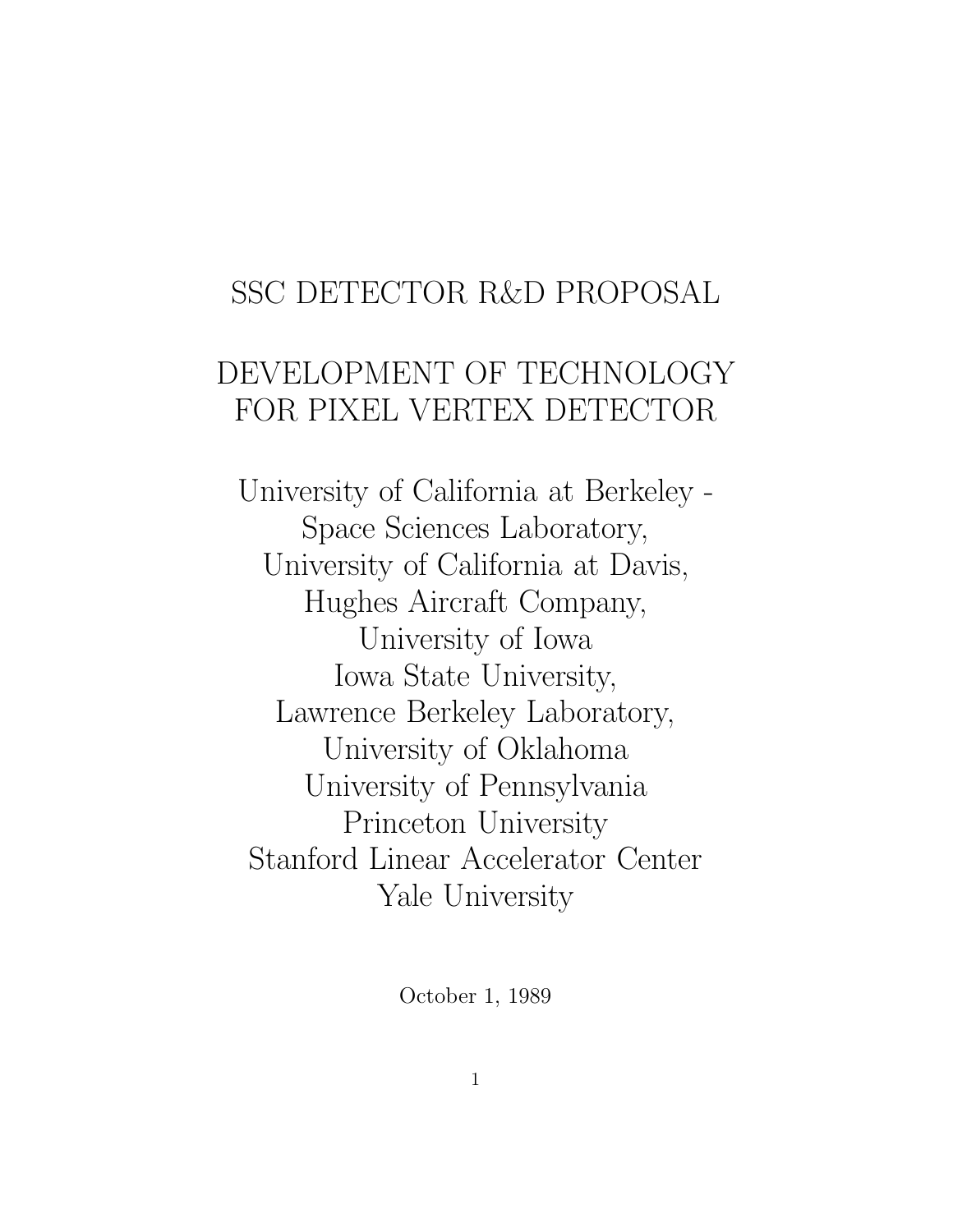### **Collaboration Members**

- 1. **UCB-SSL:** Eric Arens, Garrett Jernigan
- 2. **UC Davis:** David Pellett
- 3. **Hughes Aircraft Company:** Gordon Kramer, Ken Reyzer, Frank Augustine, Carl Pfieffer, Bob Warren
- 4. **University of Iowa:** Ed McCliment
- 5. **Iowa State University:** John Hauptman
- 6. **Lawrence Berkeley Laboratory:** Steve Holland, David Nygren, Helmuth Spieler, Michael Wright
- 7. **University of Oklahoma:** Pat Skubic
- 8. **University of Pennsylvania:** Nigel Lockyer
- 9. **Princeton University:** Kirk MacDonald
- 10. **SLAC:** Steve Shapiro
- 11. **Yale University:** Paul Karchin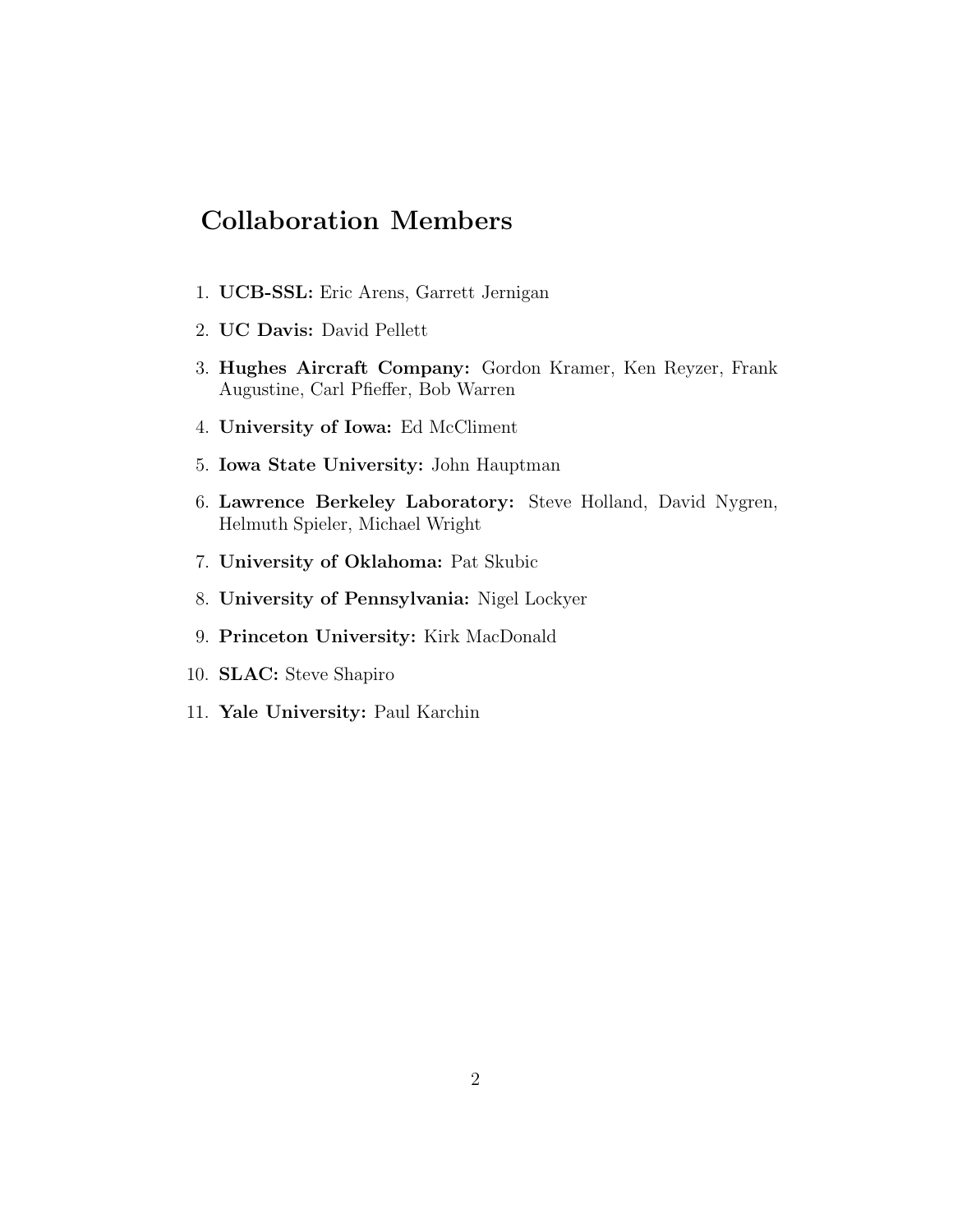# **Contents**

| $\mathbf 1$  | <b>Executive Summary</b>                                                      | $\bf{5}$ |
|--------------|-------------------------------------------------------------------------------|----------|
| $\bf{2}$     | Introduction                                                                  | 6        |
| 3            | Relevance of Pixel Vertex Technology to the SSC                               | 8        |
|              | Overview<br>3.1                                                               | 8        |
|              | 3.2<br>Intermediate $P_t$ Physics and Vertex Detection $\ldots \ldots \ldots$ | 8        |
|              | 3.2.1                                                                         | 9        |
|              | High $P_t$ Region and Vertex Detection<br>3.3                                 | 13       |
| 4            | <b>Technical Discussion</b>                                                   | 15       |
|              | 4.1                                                                           | 15       |
|              | 4.2<br>Design, Fabrication, and Test of a Prototype Pixel Detector.           | 17       |
| $\mathbf{5}$ | <b>Technical Progress Summary</b>                                             | 21       |
| 6            | <b>Statement of Work and Budget Summary</b>                                   | 22       |
|              | 6.1                                                                           | 22       |
|              | 6.2<br>Lawrence Berkeley Laboratory 22                                        |          |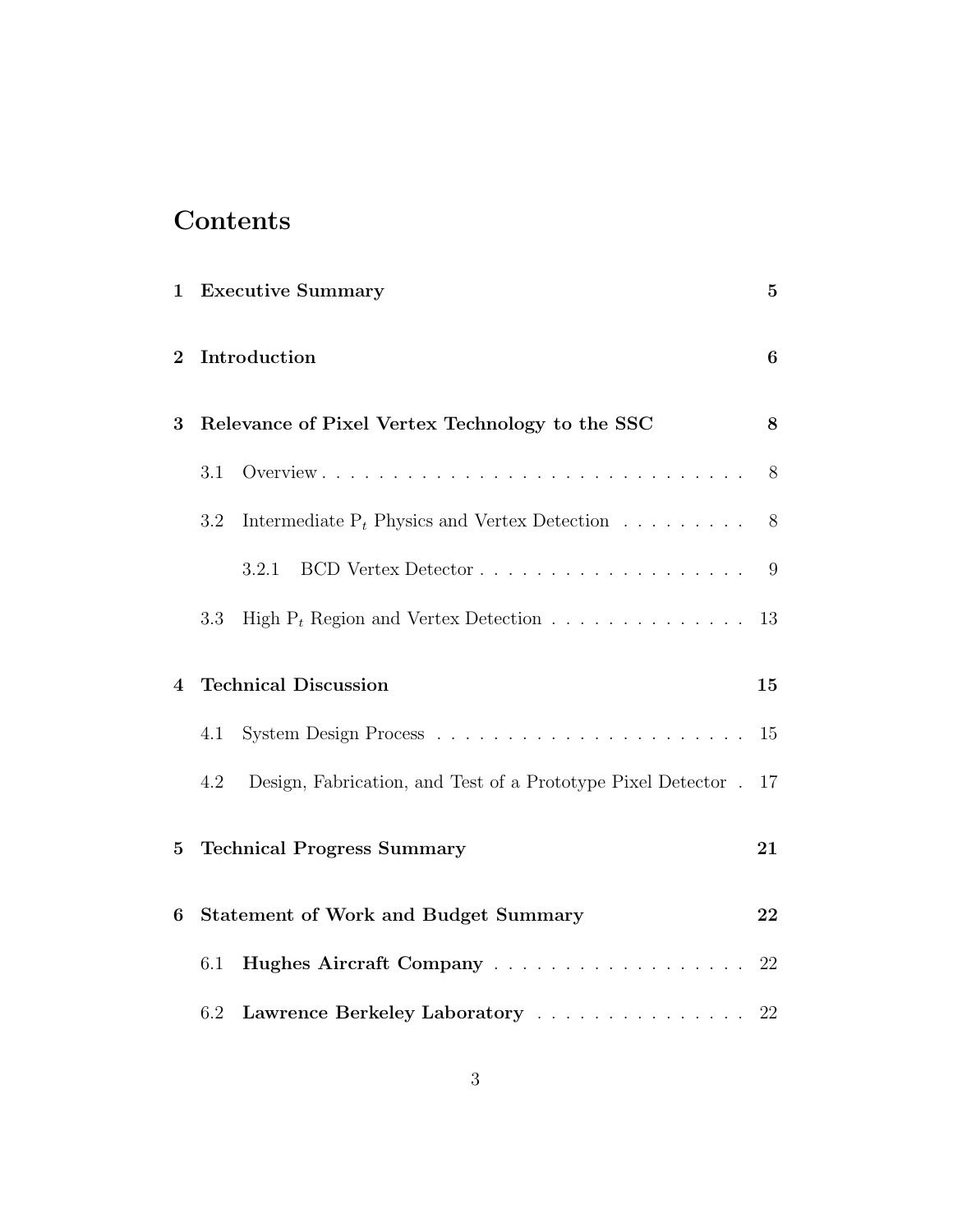|   |                   | 6.3 UC Berkeley - Space Sciences Laboratory 23                                                                                        |    |
|---|-------------------|---------------------------------------------------------------------------------------------------------------------------------------|----|
|   | 6.4               | Stanford Linear Accelerator Center 23                                                                                                 |    |
|   | 6.5               | University of Oklahoma, Yale University, and Univer-<br>sity of Iowa $\ldots \ldots \ldots \ldots \ldots \ldots \ldots \ldots \ldots$ | 23 |
|   | 6.6               | UC Davis and Iowa State University 24                                                                                                 |    |
|   |                   | 6.7 University of Pennsylvania, Princeton University  24                                                                              |    |
| 7 |                   | <b>Budget Plan</b>                                                                                                                    | 25 |
| 8 | <b>Appendices</b> |                                                                                                                                       |    |
|   | 8.1               |                                                                                                                                       |    |
|   | 8.2               | Hughes Aircraft Company Experience in Pixel Array Devel-                                                                              |    |
|   |                   |                                                                                                                                       |    |
|   | 8.3               | LBL Experience in Detector and Circuit Development 26                                                                                 |    |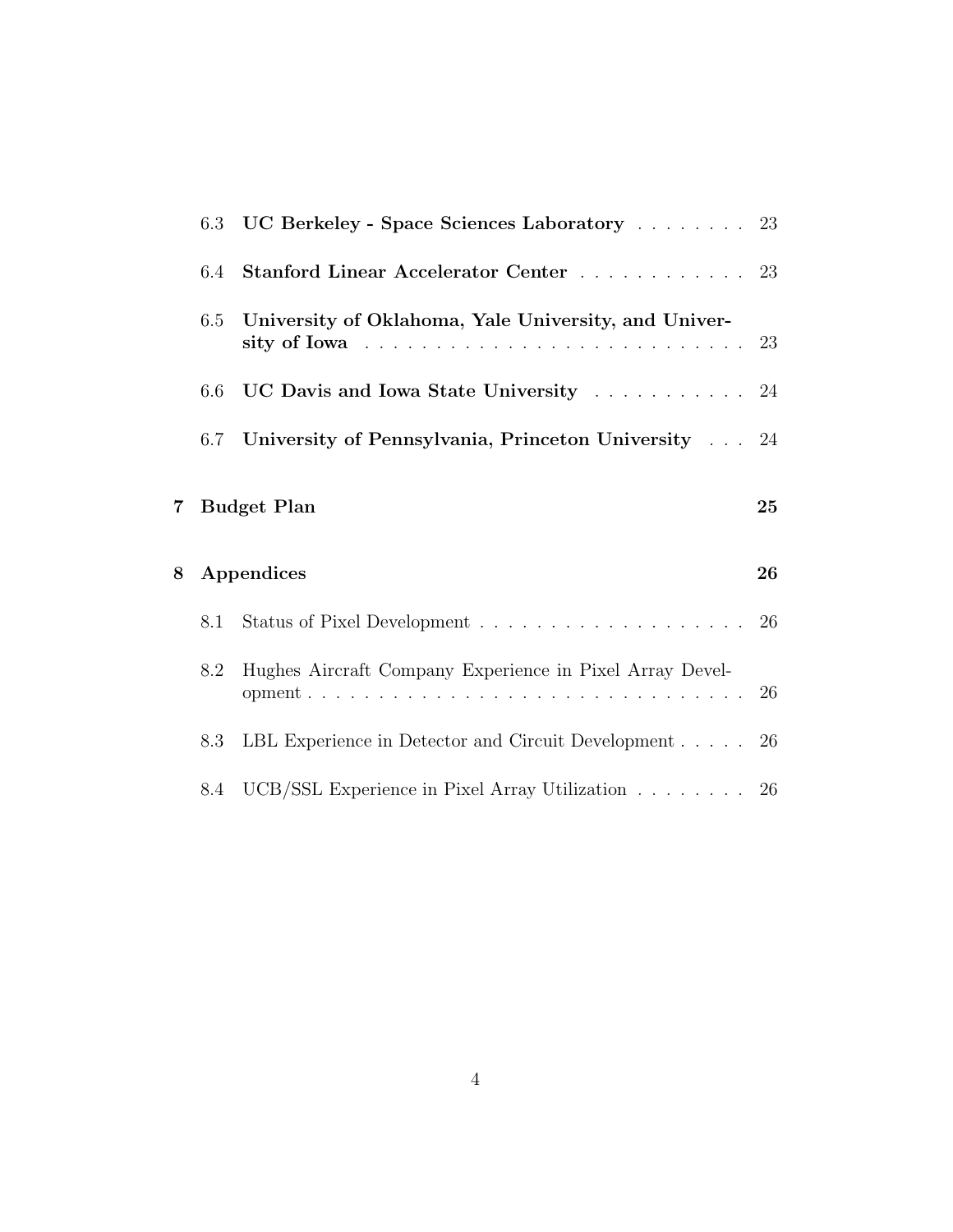### **1 Executive Summary**

#### • **Proposal Objectives:**

This proposal covers the first phase (12 months) of a 36 month program to demonstrate key technical performance requirements for silicon pixel vertex detectors for SSC. The effort addresses differing needs for high  $P_t$  and intermediate  $P_t$  experiments such as those studied by the SDE and BCD groups. During the first year, system design concepts will be developed, preliminary system cost analysis will be performed, and prototype hybrid detectors will be designed and fabricated. After the full 36 month term, final design verification and key hardware elements will be demonstrated; beam tests of detector arrays will demonstrate readiness for full scale engineering development.

#### • **Team Description:**

The SSC places severe performance requirements upon detector technology, requiring new and imaginative solutions in many areas such as tracking and vertex detection. A team approach coupling the high energy physics community and industry is essential to establish realistic technical requirements, develop an appropriate systems architecture, provide rapid evaluation and test beam results, and optimize the overall system performance for an acceptable cost. The industrial partner, Hughes Aircraft Company, is a recognized leader in both pixel array design and sophisticated electronic system fabrication; the physics research members of the team combine technical expertise in semiconductor devices and extensive and varied experience in high energy physics research. The major SSC initiatives BCD and SDE reflecting this experience are well-represented in this collaboration.

#### • **Key Elements of Proposed Program:**

- **–** Early appraisal of cost and system feasibility issues reduces risk;
- **–** Early involvement of industry will increase rate of progress toward a final system and introduce sophisticated management practices;
- **–** First year effort addresses wide range of physics requirements;
- **–** Concentrated effort by all key members of physics community eliminates duplication of effort and ensures good communications.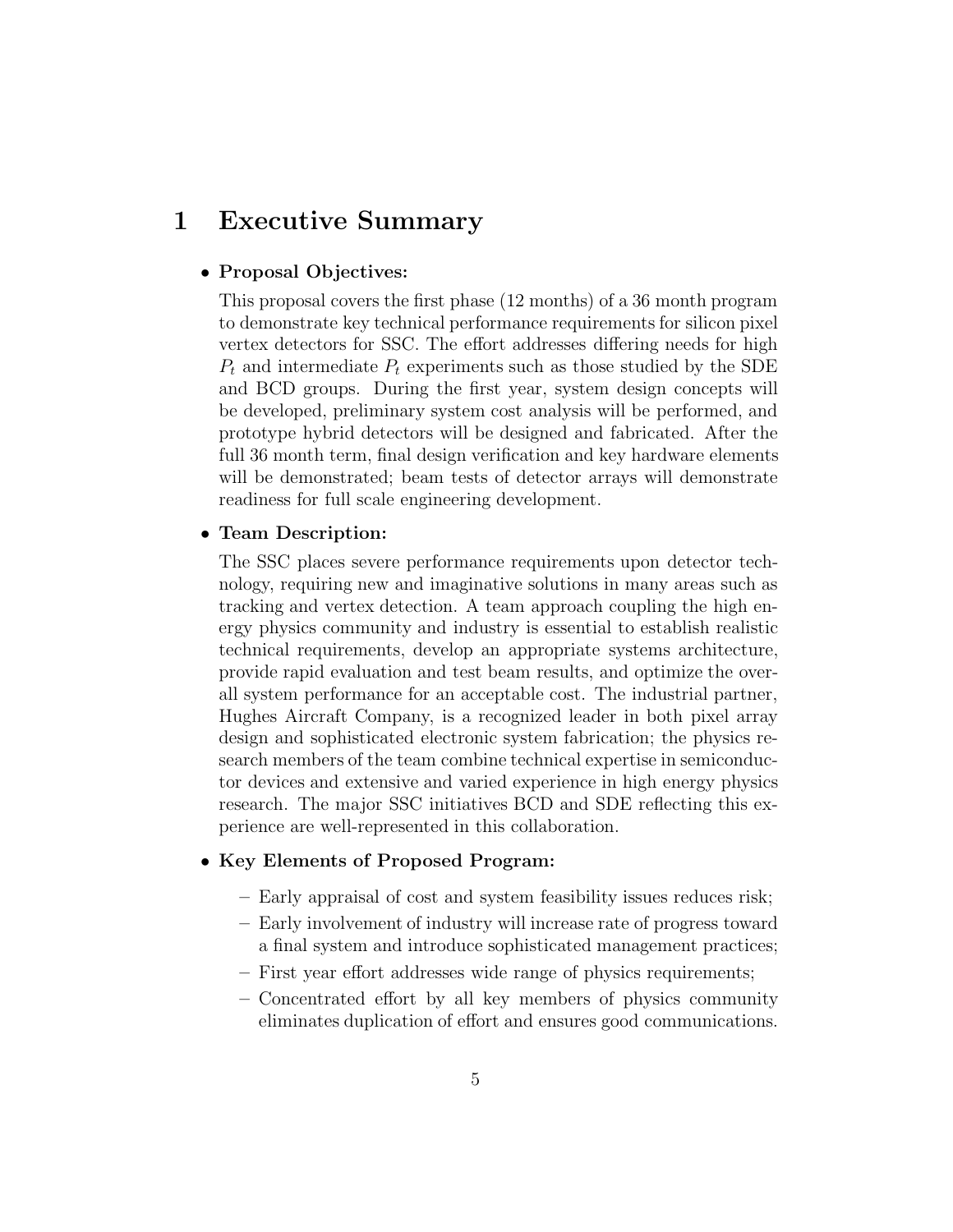### **2 Introduction**

For the SSC, silicon pixel detectors offer the attractive prospect of highly effective pattern recognition, high spatial resolution, high radiation tolerance, and fast time response - essential qualities for vertex detection and tracking close to the beam pipe. The extremely challenging physics and background environment of the SSC would appear to make all other known detector concepts inferior to a pixel detector for this purpose. Much of the basic semiconductor technology needed to realize pixel detectors suitable for the SSC already exists, and significant advances in pixel detector designs have been achieved during the current SSC Generic R&D program. Nevertheless, to meet projected SSC schedules for detector construction, a substantial effort is needed now to realize the progress needed to achieve the required technical performance and to establish budgetary requirements for these detector systems.

Within the broadest context of SSC physics, there are perhaps three or four distinct categories for pixel detector applications. High P*<sup>t</sup>* physics, with a wide variety of physics signatures, has of necessity a complex two-level trigger structure that has substantial impact on the pixel array architecture. Intermediate P*<sup>t</sup>* physics, on the other hand, places emphasis on very rapid readout of detector information after a single relatively short trigger decision interval. A third category includes more specialized physics goals such as exotic particle searches where high quality ionization density information as well as spatial resolution is required. Finally, it has been recognized that the pixel arrays we intend to develop are very well matched to a possible solution (in conjunction with an image intensifier) for the rather daunting readout system requirements for scintillating fiber detector at the SSC. Only the first two categories are addressed directly in this proposal.

To address the need for rapid progress in the development of silicon pixel vertex detectors, a sizable collaboration including an experienced industrial partner has been formed. In large part, the proponents are associated with the "BCD" and "SDE" groups which have undertaken substantial efforts to evaluate the detector requirements for the intermediate and high P*<sup>t</sup>* SSC physics contexts respectively. Through these associations, the technical goals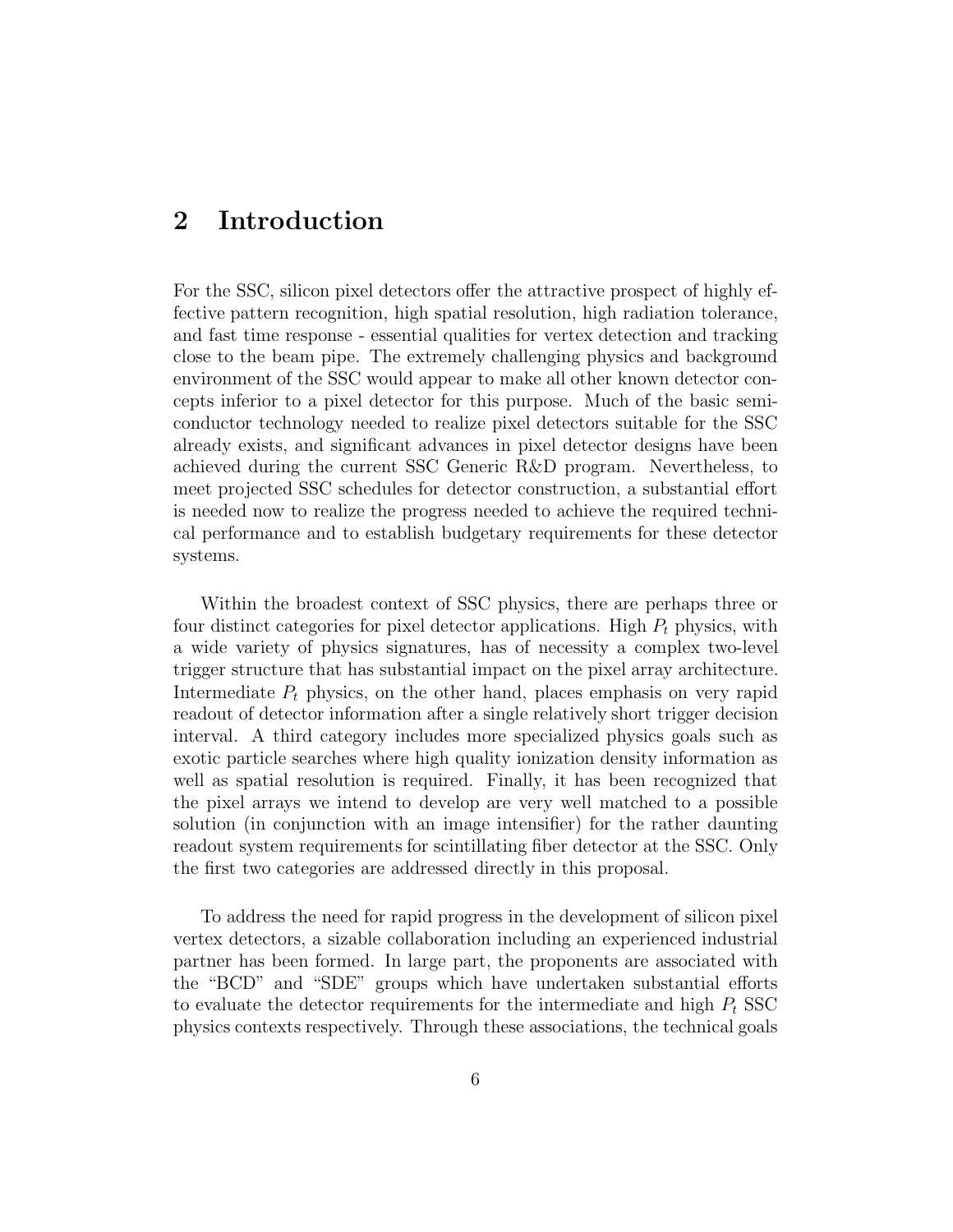of this collaboration will maintain the closest possible relationship to the requirements associated with the high and intermediate P*<sup>t</sup>* physics of the SSC. The collaboration has entered into a teaming agreement expressing our collective intention to work together through the construction phase of SSC detector systems.

The current proposal presents in detail our plan for the first year of what is foreseen as a three year program to reach a rather complete engineering demonstration. The development program for the following two years, including an approximate estimate of budgetary requirements, is given in broad outline.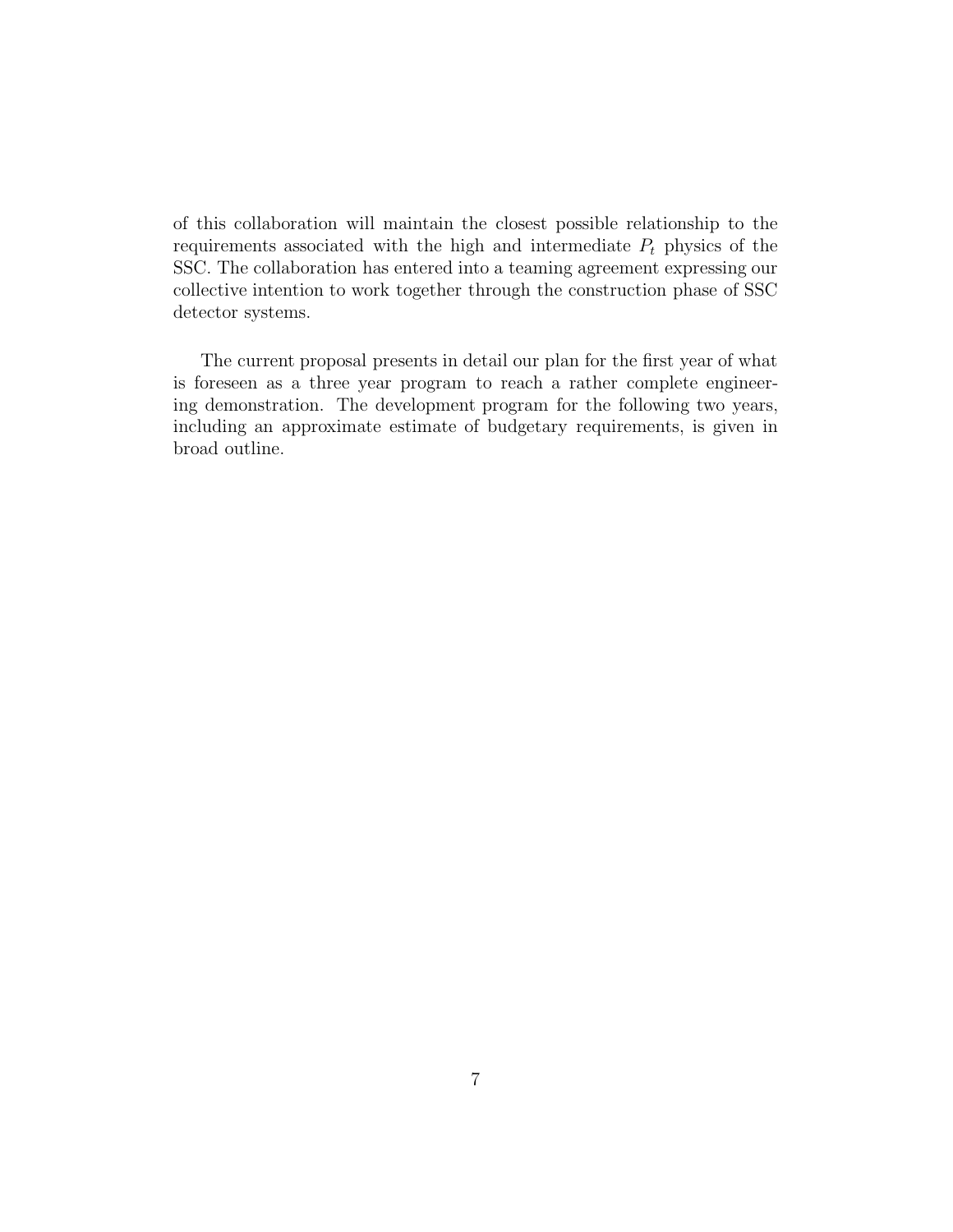## **3 Relevance of Pixel Vertex Technology to the SSC**

#### **3.1 Overview**

The SSC will provide a window into an entirely new and uncharted physics domain. In order to best exploit the discovery potential of this instrument, interactions must be studied in sufficient detail to separate rare or unexpected processes from the ferocious backgrounds characteristic of the SSC. New physics processes are expected to generate heavy quarks and leptons as decay products much more frequently than known QCD processes. Heavy quarks will be copiously produced, offering an opportunity for the study of the mechanism of CP violation and rare decays. On a more mundane level, a consequence of the design luminosity is a high probability of more than one interaction per beam crossing. It is clear that the ability to measure vertex structure is an essential although extremely difficult technical challenge.

#### **3.2 Intermediate P***<sup>t</sup>* **Physics and Vertex Detection**

The BCD experiment is a program of physics that will study intermediate and low  $P_t$  physics at the SSC. It is hoped that BCD can begin data taking at Fermilab in the mid 1990's, with some detector systems. The complete experiment will be a first round detector at the SSC. The physics goal of this experiment is the complete and thorough study of the CP violating decay modes of the B meson. Only B mesons that decay to all charged states are considered. CP violation has great importance within the standard model and is a subject of much interest for theorists and experimentalists. The following is a list of some of the interesting physics questions that can be addressed with a detector at the SSC that has a powerful vertex detector.

1. Cosmological models invoke CP to help explain the matter-antimatter asymmetry in the universe. Thus the existence of the universe is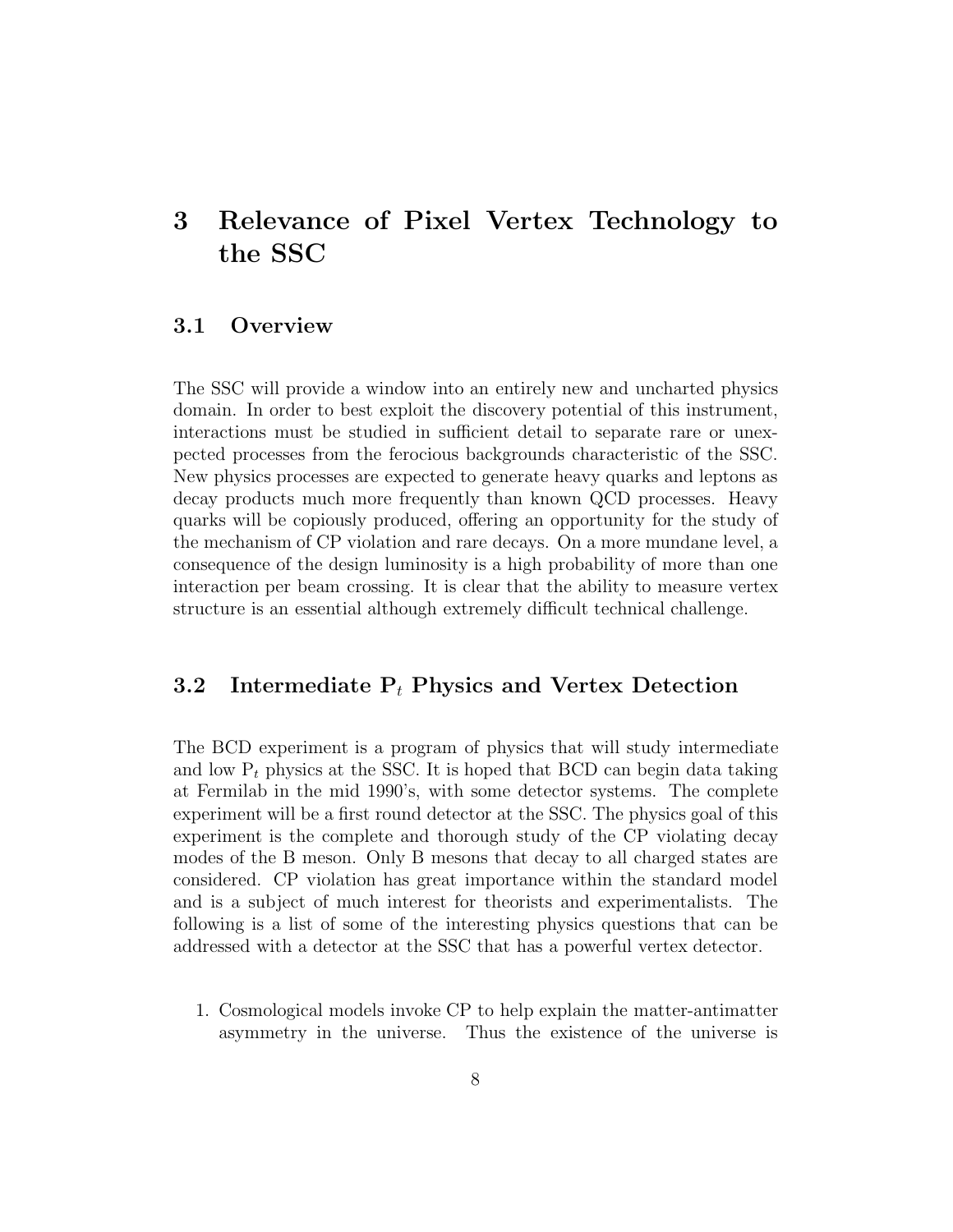thought to be related to CP in some way.

- 2. Multiple Higgs bosons can lead to relative complex phases that in turn have CP violating effects. Thus the understanding of mass generation and CP is related.
- 3. CP violation is important to the generation puzzle. With two families there is no CP violation in the Standard Model. All existing data is consistent with three families or one complex phase. If there are four families, then there are three complex phases and new CP phenomena are expected.
- 4. Measurements of CP violation in the B system can overconstrain the C-K-M matrix.
- 5. Left-right symmetric models predict small CP violating effects in the B system.
- 6. There is some hope that if the C-K-M elements are well determined it will be possible to observe symmetries in the mass matrices of the quarks and therefore Yukawa couplings.
- 7. The Standard Model is a parametrization of experimental data. It provides no insight into the origin of CP violation. Further study of CP violation in the K system and information from a new system may provide valuable information far beyond the standard model.
- 8. The search for Higgs particles that decay into  $bb$  is made possible with a vertex detector. Technicolor mesons can decay to bb as well.
- 9. In summary, many fundamentally important physics topics are within reach of study at the SSC if a vertex detector of sufficient performance can help extract the B signal.

#### **3.2.1 BCD Vertex Detector**

**Introduction** The emerging opportunities to study B physics at the SSC are primarily as a result of the advancement of silicon vertex detector technology. It has been understood for sometime that the SSC could produce of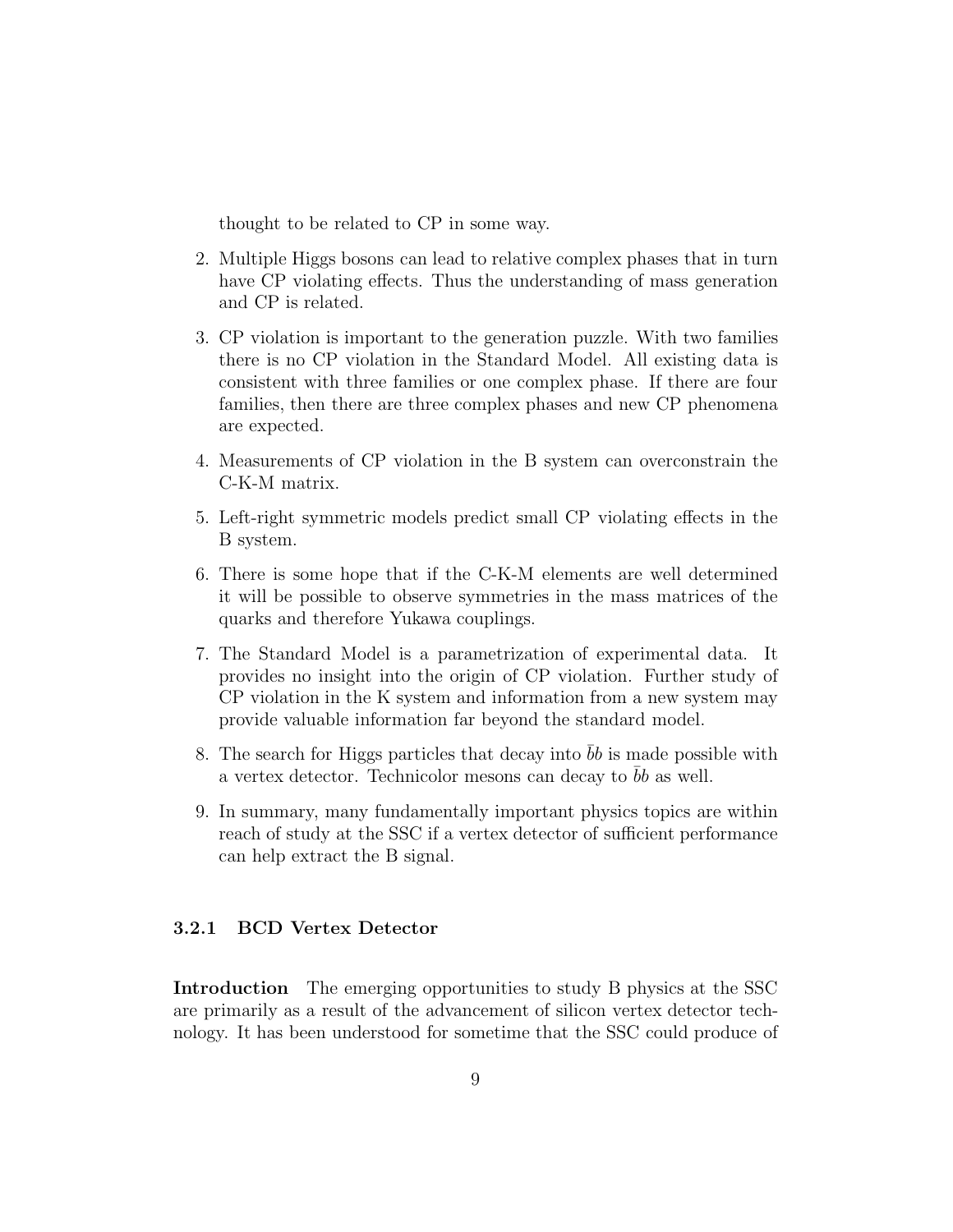order  $10^{12}$   $\bar{b}b$  pairs per year. The experimental challenge is to fully reconstruct the B meson invariant mass from its decay products. There are 2-6 charged tracks from the B meson and typically over 100 charged tracks in the event. Fortunately the B lifetime is sufficiently long that the decay vertex can be separated from the beam collision point using a precision vertex detector. The invariant mass is then calculated using only tracks coming from a secondary vertex. Techniques like this have given rejection factors of up to  $10<sup>6</sup>$  in some decay channels in low rate fixed target experiments.

There exists to date no silicon vertex detector in an  $e^+e^-$  machine or hadron collider, though efforts are underway to install such devices in several experiments, like CDF at Fermilab, MarkII at SLAC, Delphi and Aleph at CERN. These first generation detectors all use silicon strip technology and newly developed VLSI circuits mounted on the detector for amplification and readout processing. The SLD vertex detector at SLAC will be a CCD device with very slow readout.

The most relevant work for BCD is that of the CDF group. However, in order to reconstruct fully the B meson mass with high efficiency over a large solid angle, the BCD vertex detector design is significantly more complex. The requirements are described in the following sections.

**Philosophy of BCD Vertex Detector** The BCD must build the best vertex detector possible if it is to achieve success at the SSC. If the vertex detector does not work well, the experiment will be severely compromised.

The bump bonded pixel vertex detector can be considered the ultimate device if the design specifications can be achieved. Due to the large number of channels associated with a pixel device, a hybrid of pixels and strips may be necessary. Pursuing the development of pixels at this time allows the maximum in flexibility in the design of the vertex detector system and inner tracking layers. Much research has been performed by Arens et al., Nygren et al., and Parker et al.. This proposal represents the beginnings of the development stage of a pixel detector.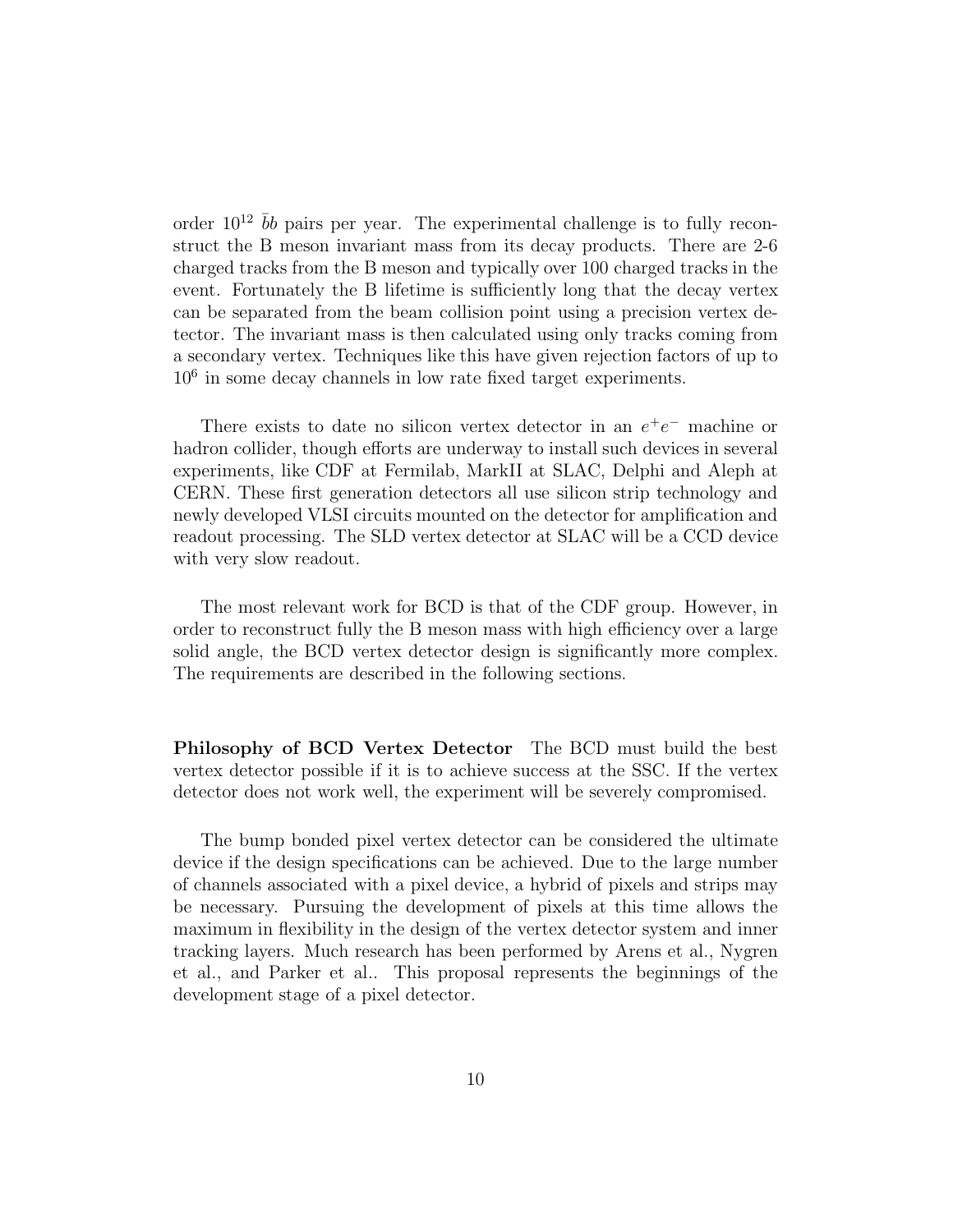**Vertex Detector Requirements** The BCD vertex detector should determine the impact parameter of charged tracks with respect to the decay vertex to less than  $10\mu m$  rms error. The multiple scattering error on the track is proportional to  $R/P_t\sqrt{L/L_0}$  , where R is the radius to the first detector plane,  $P_t$  is the transverse momentum and  $L/L_0$  is the percent radiation length. To meet the required resolution goals, the vertex detector inner layer must be placed at R<sup>∼</sup> <sup>1</sup>.25 cm. This is because the average <sup>P</sup>*<sup>T</sup>* of tracks from B decay at the SSC is less than  $1 \text{ GeV/c}$ . Furthermore, there is much incentive to minimize the amount of material and the Z of the material. Beryllium is therefore a common choice for the support material.

The minimal radiation damage tolerance for gamma rays is 10Mrads. If luminosities above  $10^{32}$ cm<sup>-2</sup>sec<sup>-1</sup> are required to study smaller than expected CP asymmetries, a higher protection level might be important. The neutron flux in BCD may be less than detectors with  $4\pi$  steradians hadron calorimetry coverage, but BCD has substantial iron in the magnet yokes and muon system. A better estimate of the neutron flux in BCD is needed.

An important design factor will be the hit occupancy. This may ultimately determine the pixel readout system and the highest luminosity possible in the vertex detector. A sophisticated simulation of silicon vertex detector is underway in BCD and will contribute to design considerations in the next couple of months. The pattern recognition strengths of a small pixel device must be traded against the difficulty in manufacturing the electronics for each pixel as the size decreases below  $100\times100~\mu m^2$ .

The following is a list of mechanical issues that the BCD vertex detector group must address in the coming months with simulation and tests. This overall system mechanical design specification is underway. We list issues and raise questions that require examination during this proposal.

1. The vertex detector is envisioned as being constructed with self-supporting modules. The silicon detectors would be glued into a polygon matrix. The modules would then be mounted to an externally supported structure called a "gutter". It is the gutter philosophy and alternatives that require examination during this proposal. Ref. Fermilab TM-1616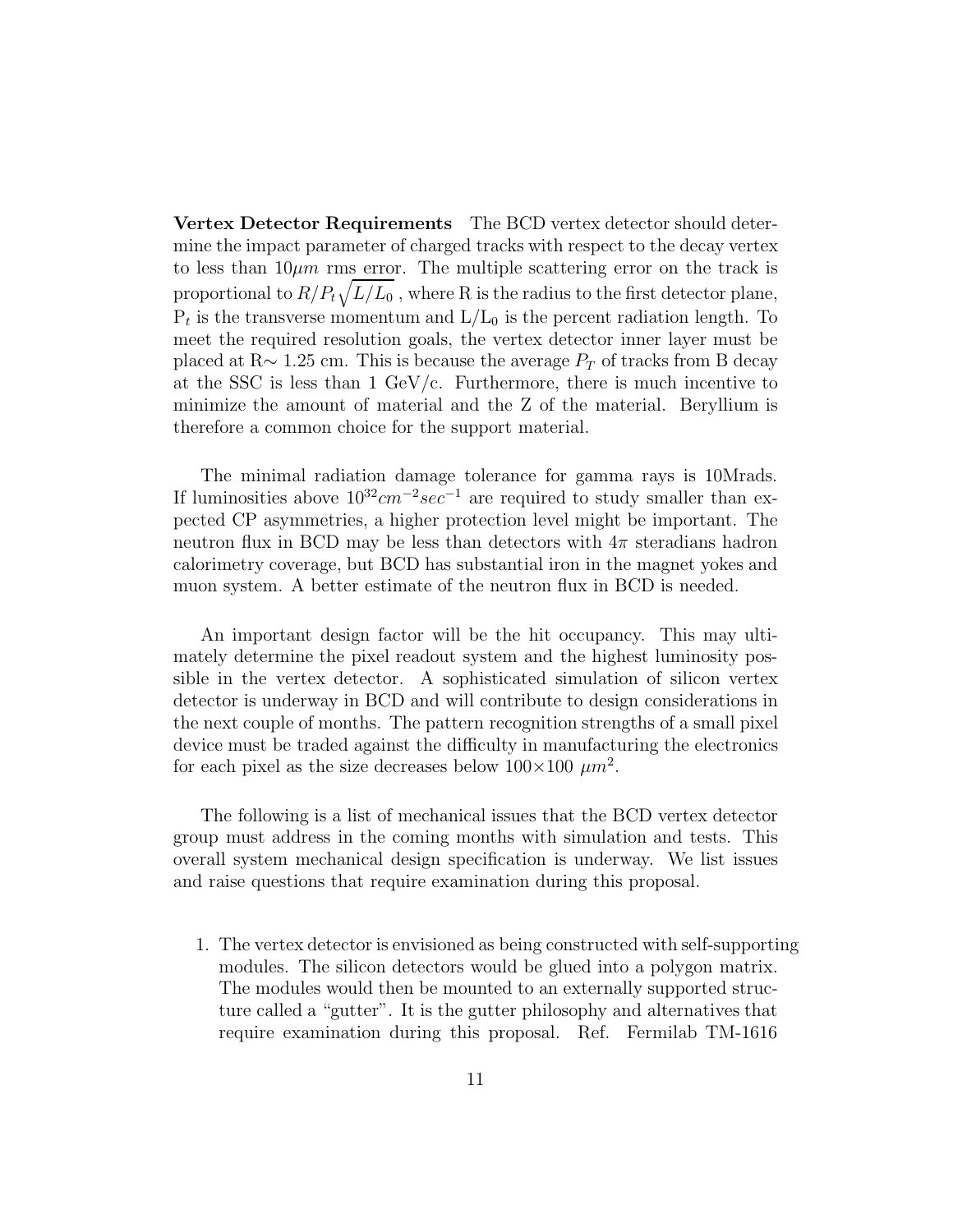Jostlein et al.

- 2. The alignment accuracy can be considered in two parts. The initial alignment of detectors with respect to each other and the support structure (the gutter) during and after assembly must be specified. The long and short term drifts due to heating from the amplifiers must be simulated in order to understand the limits of an acceptable tolerance specification. It is estimated the x-y accuracy must be  $\leq 4\mu m$ , while the accuracy in Z may be  $\leq 200 \mu m$  over the length of the gutter.
- 3. The assembly procedure needs to be studied.
- 4. The cooling requirements may feedback into the electronics design. An efficient cooling system, capable of extracting 2-5 kW of power will permit lower noise amplifier design. The cooling will be gas and liquid.
- 5. The issue of operating at zero degrees must be studied. This will reduce leakage currents in the detector.
- 6. Material from connectors and cables are a major source of scattering. Fiber optics should be studied as an alternative signal transfer technique even if power dissipation is higher.

The electronics issues for BCD are similar but perhaps more severe than those for SDE, primarily because of two reasons. First, the required resolution for BCD must be  $\leq 10 \mu m$ . This suggests a pixel size of  $\sim 30 \times 30 \mu m^2$ . The subsequent area available for electronics is roughly an order of magnitude less for BCD than SDE. Secondly, the noise level required is driven by the dipped track problem, ie. small deposition of charge for high angle of incidence tracks. A high efficiency for detecting tracks that deposit  $\leq$ 6000 electrons is necessary. Even so, this places a a 45◦ track cutoff angle of incidence. The remaining issues and questions are listed.

1. A further consideration driving the low noise goals of the electronics,  $\sim$  50 electrons rms noise per pixel, is the very large number of noise hits in a system of  $> 10^7$  pixels.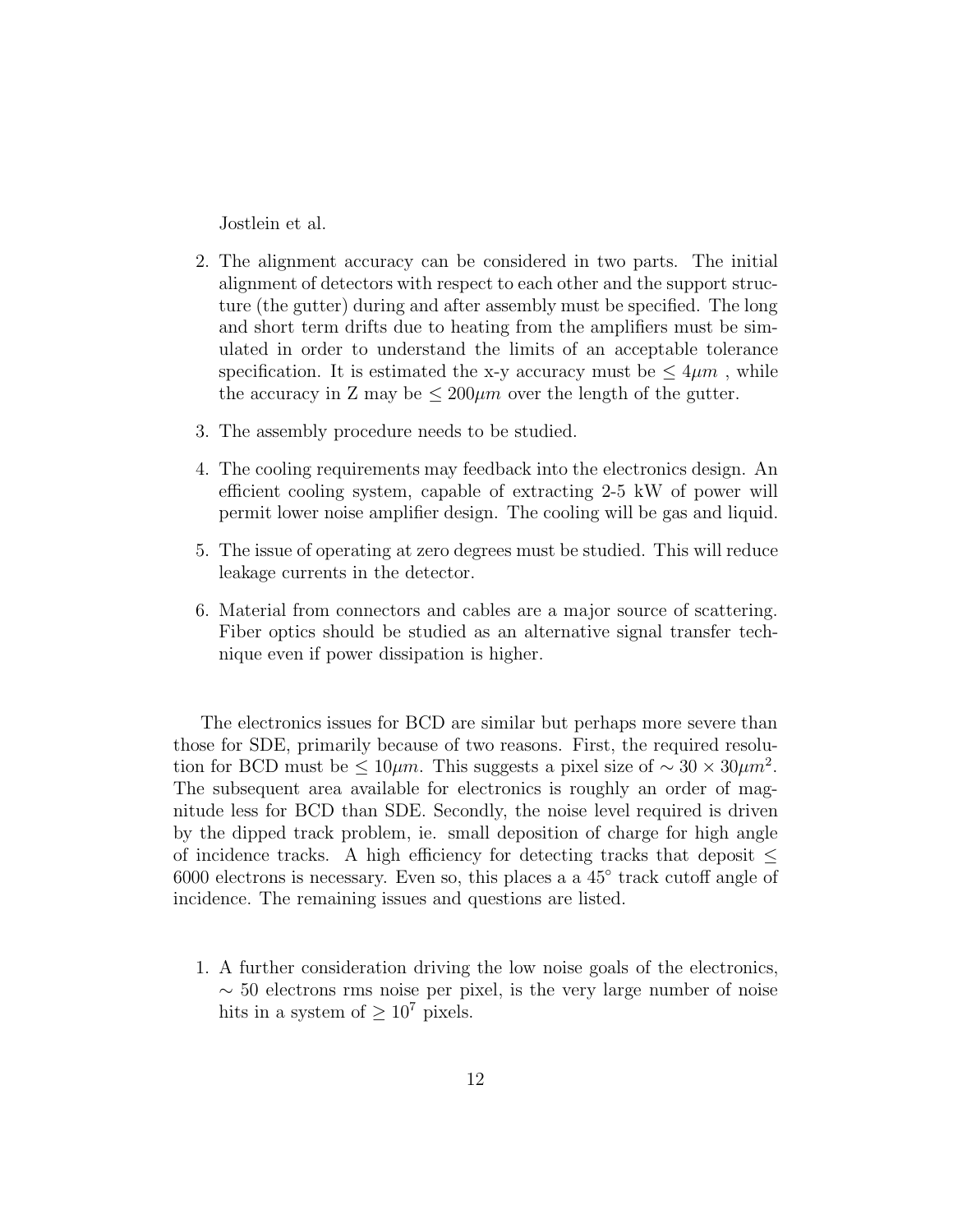- 2. The radiation damage effects are similar for BCD and SDE, but if BCD runs at higher luminosity, this changes. The higher luminosity running will be determined by the magnitude of the CP asymmetries. Also, the proximity of the silicon to the beam during injection may give large damage, as experienced with UA2.
- 3. The BCD wishes to readout the vertex detector every few microseconds, in contrast to SDE. The readout design may be different.
- 4. The resetting philosophy of the pixels for the two experiments may be different. If the reset frequency is too small, pixel occupancy becomes excessive. This may be more severe for SDE if the level 2 wait time is  $\geq 50\mu$ sec. The reset is important as well to remove dark current build up in the pixels.
- 5. The bunch crossing tagging procedure must be defined.
- 6. The advantages of driving analog versus digital signals needs investigation.
- 7. Centroid finding techniques are of great interest to BCD because the dipped tracks give up to 60 hits.

#### **3.3 High P***<sup>t</sup>* **Region and Vertex Detection**

Specifically, for solenoidal tracking detectors, a high resolution, radiation hard detector array is needed near the SSC beam to tag b's and  $\tau$ 's and to allow lifetime measurements of new long-lived particles[1]. Such detectors are needed for track reconstruction and accurate  $dE/dx$  measurements to search for free quarks in the cores of jets[2]. In addition, the detector provides accurate separation of tracks coming from different primary interaction vertices in a single beam bunch crossing.

The following are some representative physics goals for the vertex detector in the central rapidity region: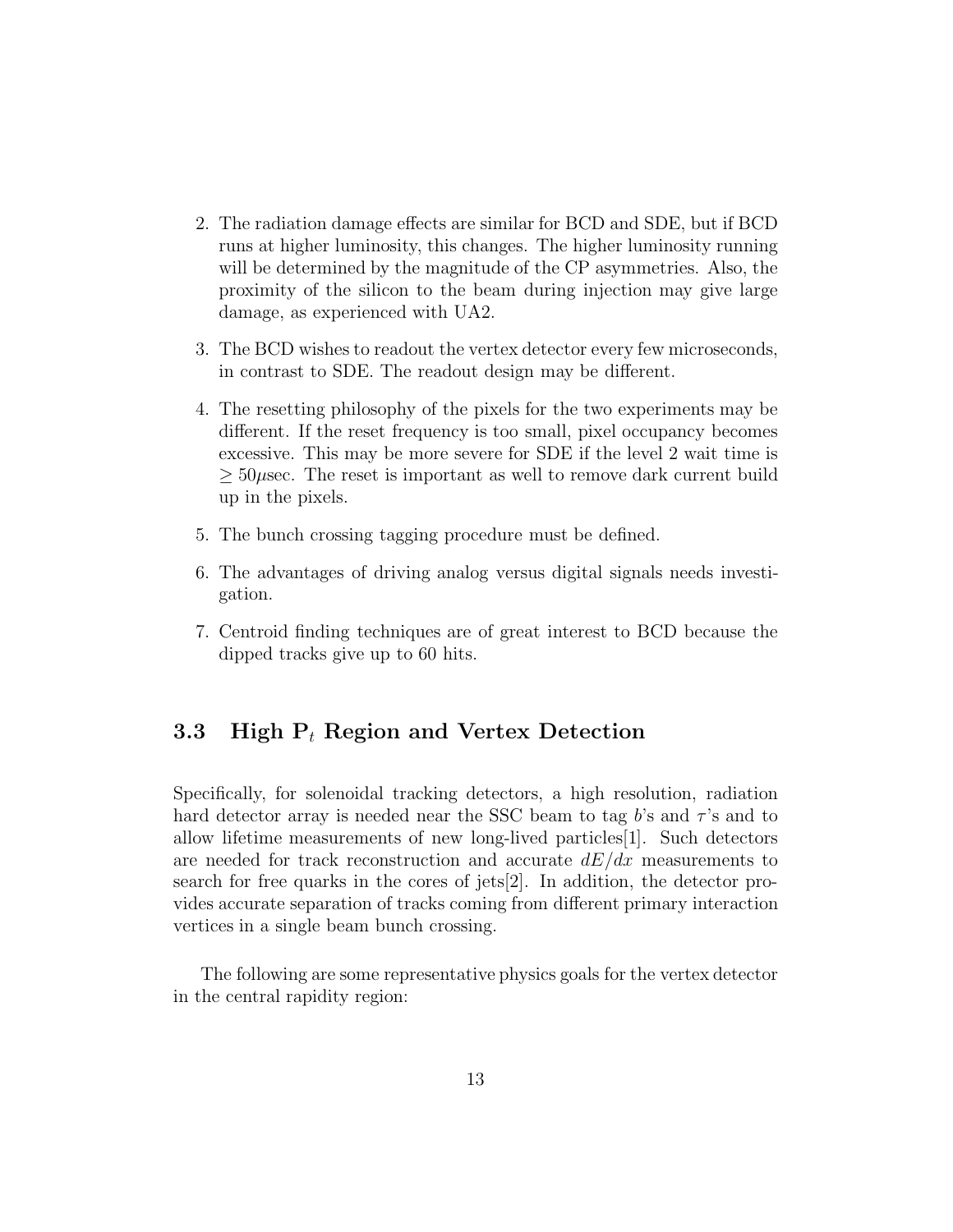- 1. Tagging of secondary vertices in the search for an intermediate-mass Higgs boson decaying via the bb or  $\tau\bar{\tau}$  channels. The detector is also valuable for reducing backgrounds by anti-tagging in other Higgs mass regimes.
- 2. Tagging isolated leptons from W decays to reduce background from QCD jets and photon conversions to  $e^+e^-$  pairs. This is needed, for example, to study WW scattering or heavy Higgs decay via the channel  $W(\rightarrow l\nu) + W(\rightarrow jets).$
- 3. Improvement in signal to noise ratio in high-mass top quark searches. Possible decay chains of interest are, *e.g.*,  $t\bar{t} \to be \nu \bar{b} q \bar{q}$  or  $t\bar{t} \to e \nu \nu b \bar{b}$ .<br>The *b*'s may be fairly soft, so the pixel tracker can belp here The b's may be fairly soft, so the pixel tracker can help here.
- 4. Accurate measurements of the physics processes involving the copiously produced b quarks.

### **References**

- [1] Report of Large Solenoid Detector Group in Proceedings of the Workshop on Experiments, Detectors, and Experimental Areas for the Supercollider, p. 340 (1987).
- [2] Exotics Group Summary Report in Proceedings of the Workshop on Experiments, Detectors, and Experimental Areas for the Supercollider, p. 853 (1987).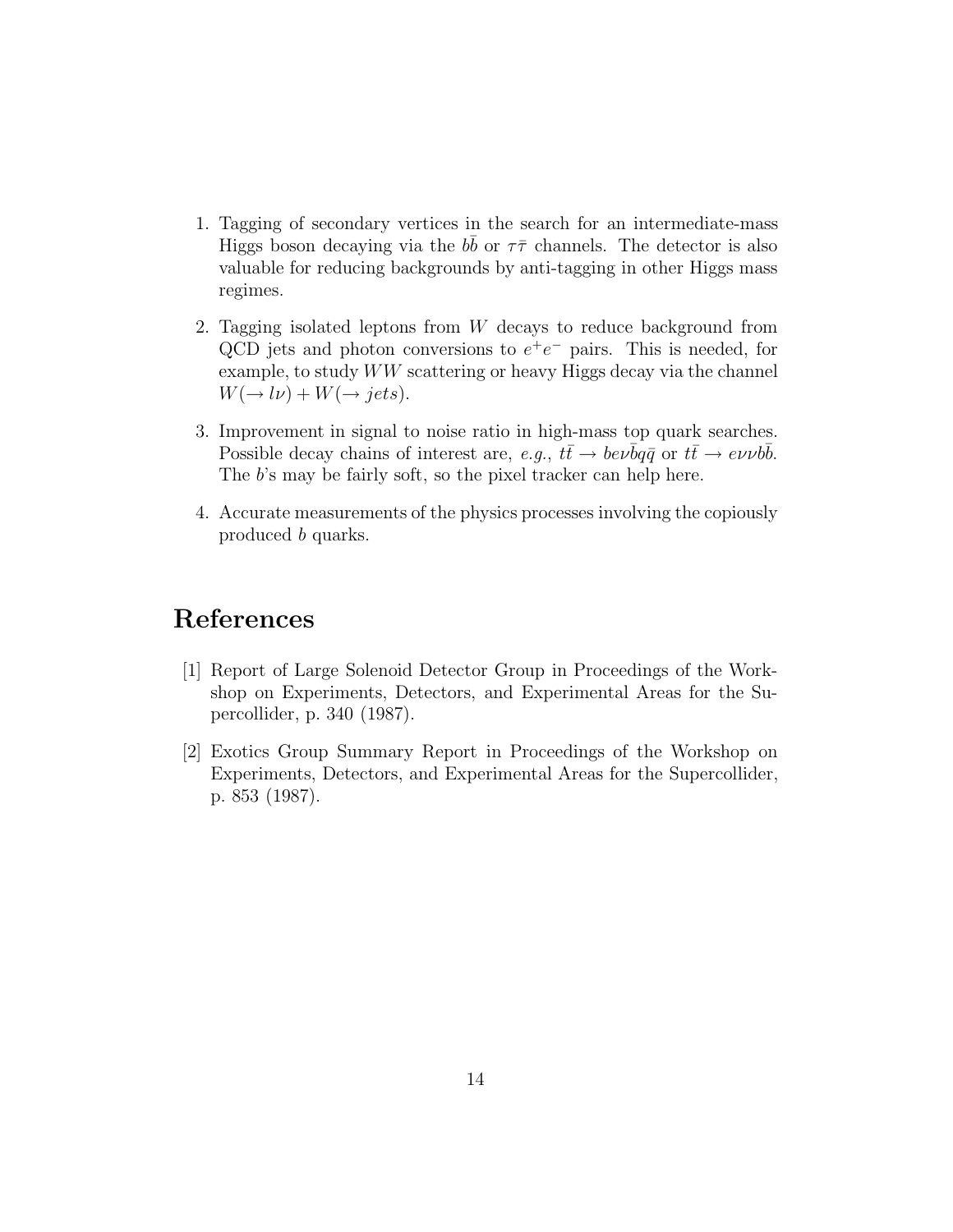### **4 Technical Discussion**

#### **4.1 System Design Process**

To determine the feasibility of a pixel vertex detector for the SSC several basic questions must be answered:

- 1. What are the radiation background characteristics in which the vertex detector must operate and how do these background fields determine radiation hardness requirements?
- 2. What are the physical constraints (*e.g.* multiple coulomb scattering and photon conversion limits, ...) that a vertex detector must match?
- 3. What are the spatial resolution and track-pair requirements?
- 4. What are the timing resolution requirements for track tagging?
- 5. What are the trigger requirements and how do they affect system architecture?
- 6. What are the data readout requirements and how do they affect system architecture?

The answers to these questions are at least partially known; given this much, then the questions resolve to technical issues:

- 1. Are high speed, low power, radiation hardened detector and readout assemblies practical with current technology?
- 2. Can an efficient data collection and processing system be devised which can accommodate these assemblies?
- 3. Can a stable low-mass mechanical and cooling system be built?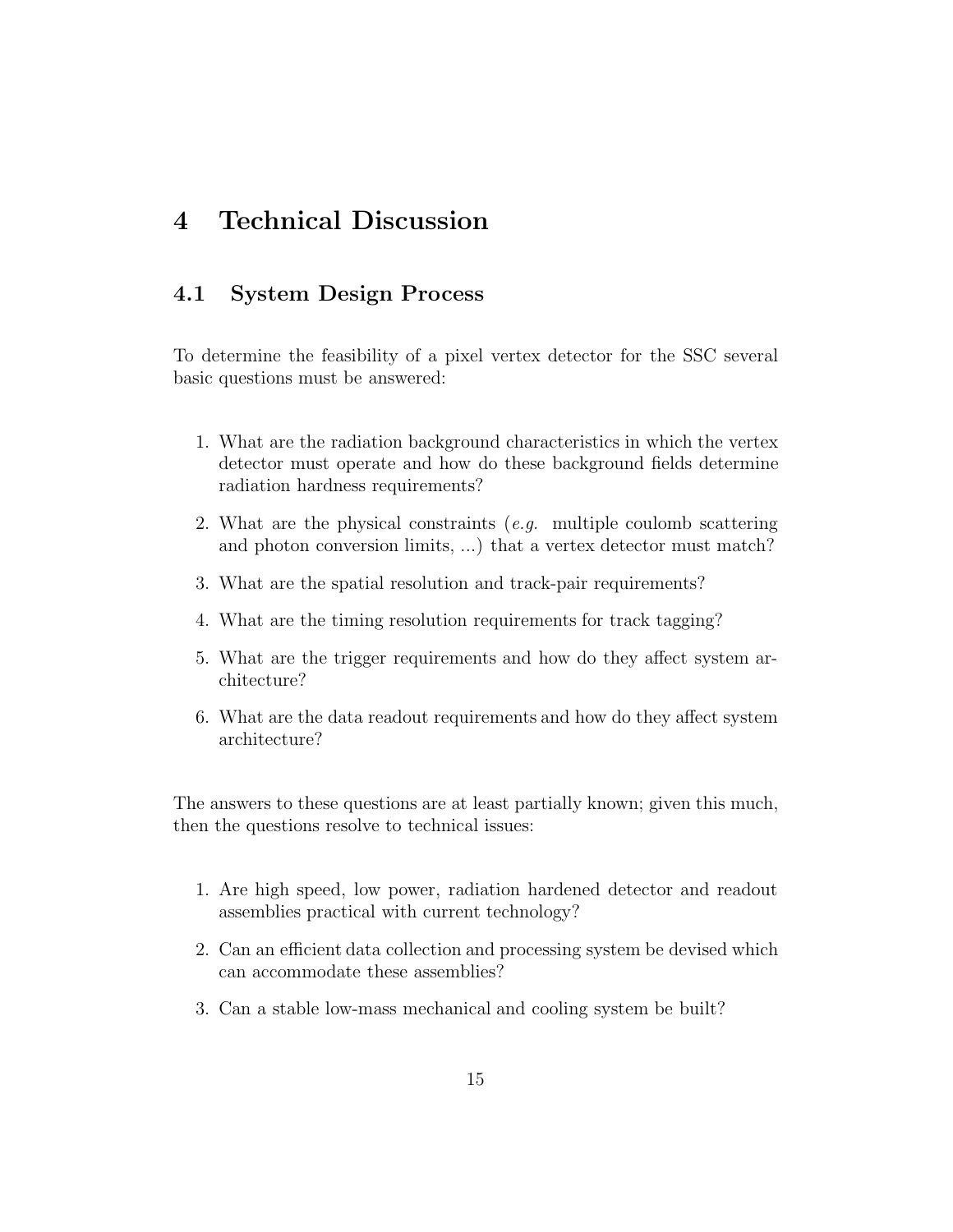The proposed work addresses these questions from both a technical and a cost viewpoint.

The proposed program will consist of three main activities: the design, simulation, and fabrication of a prototype detector and readout array, the simulation and development of a signal and data processing architecture, and a conceptual design for the entire system. The efforts for the pixel array development are discussed in detail elsewhere, but the prototype design and simulation will influence and be impacted by the work done in the other parts of the proposed effort. For example, the functions and features which will be incorporated into the initial prototype will be those which are necessary to validate the prototype as a proof of concept. These features will be determined by a review of the existing concepts within the team. This task is complicated by the diversity of physical processes investigated by the different collaborators. These concepts will be examined to distill the essential technical features which are common to the various concepts and which will enable a decision to be made as to the feasibility of the pixel array vertex detectors.

With an initial pixel array architecture determined, the question of system feasibility can be addressed. In order to perform this evaluation a candidate system design must be used. From a top down p[point of view, the system must take the information which the detector arrays have collected and determine the trajectories of the particles. The precision with which these measurements must be made is a function of the physics of interest. Representative quantities will be used to arrive at one or more system configurations, from which a design may proceed. The first step in developing a system design is determining a data collection plan. This plan will detail how the data collected by the pixel arrays will be used to accomplish the track reconstruction. This plan will be the roadmap for the signal and data processing design. The data collection plan will address the various trigger configurations so that such quantities as data rates and buffer sizes may be determined. In addition, the data collection plan must address the track reconstruction algorithms. The reconstruction algorithms will influence such system level components as pixel size, number of pixels, signal to noise ratio, and digitization accuracy. By developing such a data collection plan, system architectures may be developed which take advantage of signal preprocess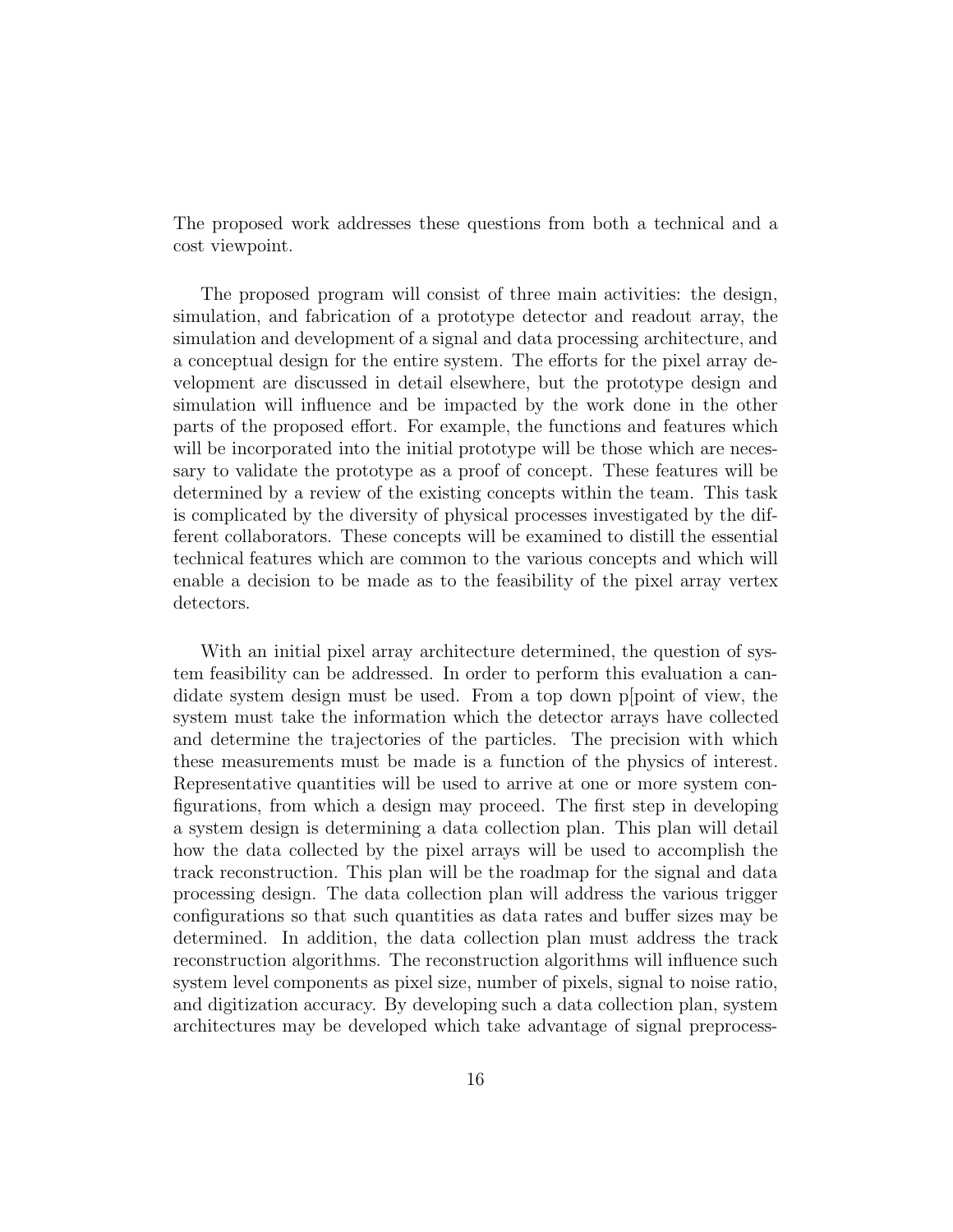ing, thereby reducing subsequent data acquisition and storage requirements. Also, signal processing designs will be investigated which will attempt to reduce other stressing system design requirements such as detector size and number. After the data collection plan is defined a simulation model will be developed which will allow design tradeoff studies to be conducted. The goal of such analysis will be to determine the minimal system configuration necessary to achieve the physics goals.

Finally, a complete system design will be performed to assess cost and lifetime considerations. The system design will cover mechanical packaging, detector layout, cabling, cooling, shielding, and other matters that need to be studied to identify technology and cost drivers.

The 1st phase 12 month program proposed herein is shown in Figure 2. Provision is made for regular technical interchange meetings at 2 and 3 month intervals with all principal members of the team involved in pixel detector development. The proposed readout design will be thoroughly reviewed at a concept design review, preliminary design review and final design review before initiating wafer fabrication. This review process will assure that the critical readout requirements necessary to demonstrate technical feasibility for both the BCD and SDE experiments are being addressed.

A number of readout designs have been proposed (Ref1-7) and these will be thoroughly analyzed so that feasibility can be assessed:

### **4.2 Design, Fabrication, and Test of a Prototype Pixel Detector**

The objective of the fabrication task is to fabricate prototype detector arrays who's performance can be measured and compared against SSC goals. Experience gained in the prototype development will then be utilized in the development of the full scale system.

Following the development of the conceptual design described in the pre-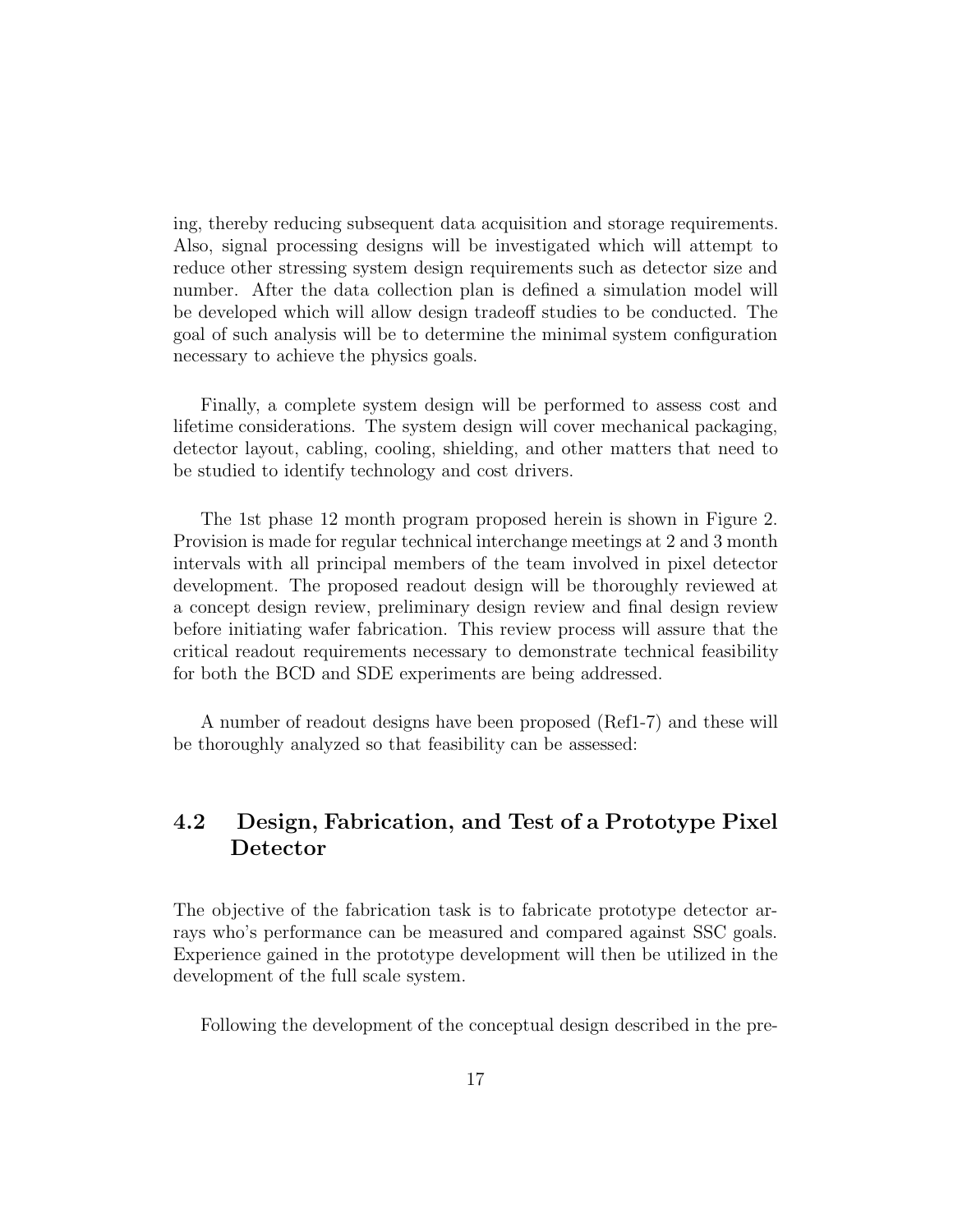vious section, a detailed design must be produced. The detailed design development comprises two broad areas of activity, technology selection and circuit development. There are several device technology candidates which could be utilized in the development of a prototype array. Technology selection involved quantitatively trading the strengths and weaknesses of each available technology off against the readout requirements. Silicon MOS technology offers very low power and reasonably high speed. It is inherently hard against neutron radiation, and can be hardened against total dose radiation. Bipolar technology offers speed advantages over MOS, but at the expense of somewhat higher power. Bipolar devices are extremely hard to total dose but suffer some degradation in neutron environments. Unipolar devices, such as JFETS and MESFETS, offer further speed enhancements when fabricated in high mobility material such as gallium arsenide. Their radiation hardness is similar to that of bipolar transistors. Finally, it may be desirable to employ a BICMOS process, which is a merger of MOS and bipolar technologies on the same chip.

This allows the use of low power MOS circuitry in power critical areas, while having bipolar transistors available for portions of the circuit which require high drive capability.

Circuit development is composed of several distinct activities. A schematic must be defined which implements the full functionality of the candidate architecture. A specific process for readout fabrication must be selected, and device parameters input into the circuit simulator. The circuit simulator is then used to optimize the circuit design, and to predict the circuit performance in the areas of interest, such as power dissipation, radiation hardness, noise, and speed. The following requirements were agreed upon for the first prototype hybrid pixel readout. These requirements were considered generic to both the SDE and BCD experiments. They are appropriate for a first year demonstration to demonstration to demonstrate the technical feasibility of pixel detector arrays;

- 1. Power from 100 mw per square centimeter to 1000 mw per square centimeter.
- 2. Readout time approximately 1 microsecond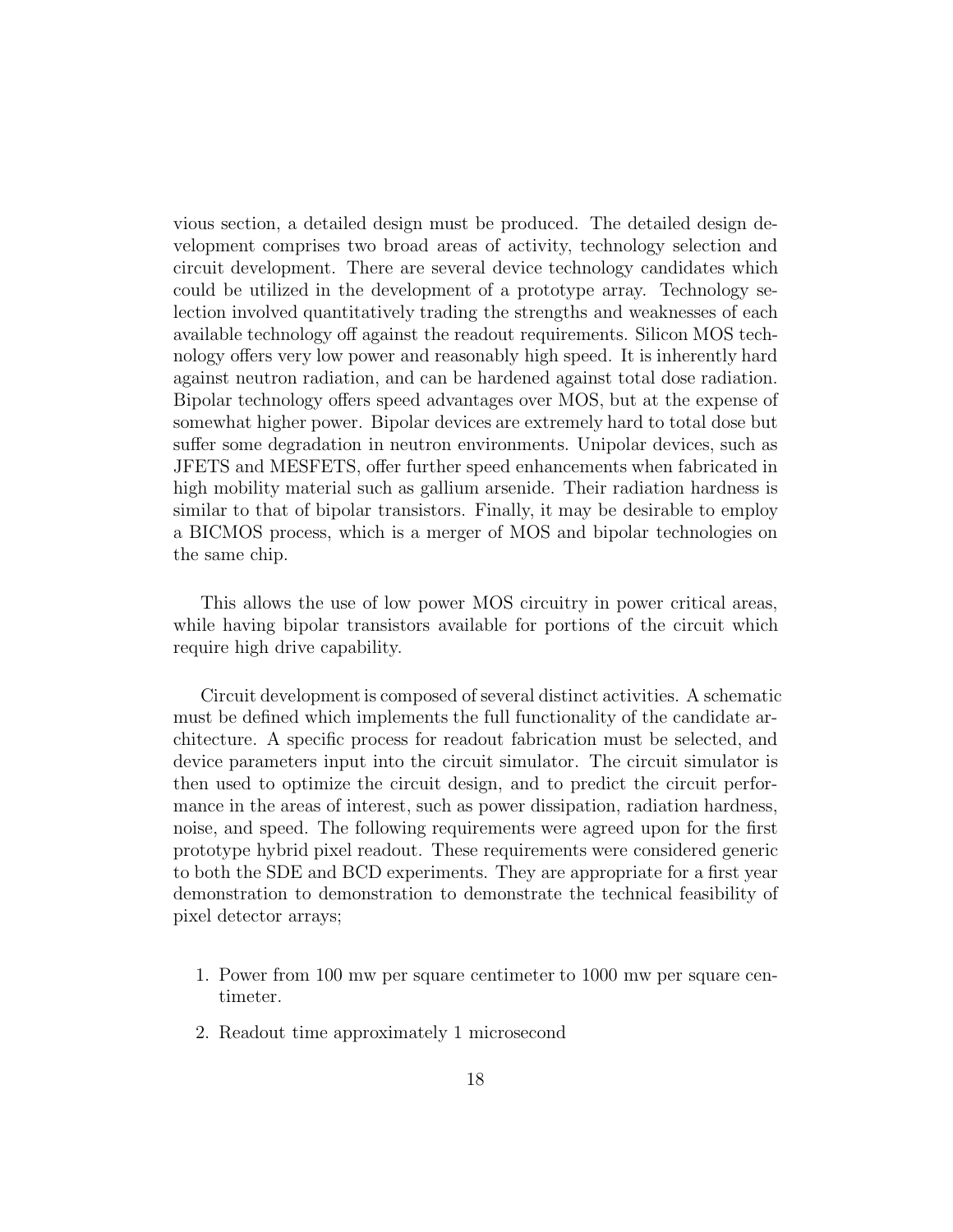- 3. Tag time about 10 nanoseconds
- 4. Radiation hardness 1/2 megarad
- 5. Noise level of 200 noise electrons

Following the optimization of the circuit schematic, the circuit is laid out using computer-aided design tools.

All of the elements of the technology selection and circuit development activities are interrelated, and therefore cannot simply proceed in a sequential fashion. For example, the circuit density of a given technology dictates how complex a circuit schematic can be accommodated in a given unit cell area. Likewise, device parameters and parasitic element values specific to a given process will affect both the detailed circuit schematics as well as the predicted performance. Therefore, the detailed design process is an iterative one, with each iteration developing more and more design detail. In our experience, the design process usually converges within two to three iterations.

Following the completion of the final layout, photoplates are fabricated. These photoplates are then used in conjunction with the chosen process to fabricate the prototype arrays. Depending on the process chosen, the readout ic 's will be fabricated either at a Hughes facility or at an outside foundry. The fabrication process generally takes 8-12 weeks. After fabrication, the finished wafers are returned to HMC for testing.

The completed prototype arrays will be subjected to a variety of tests in order to verify their performance. Initially, the readout ic's, are tested at the waf er level in order to determine whether the design is functioning correctly, as well as to identify candidate parts for dicing, packaging and performance testing. Following wafer level testing, candidate parts will be hybridized to detectors and packaged for performance testing. The devices will be operated at speed using a pulsed laser as an excitation source. Such a setup will enable a full range of diagnostic and performance testing to be performed.

Following the diagnostic testing and performance verification, parts will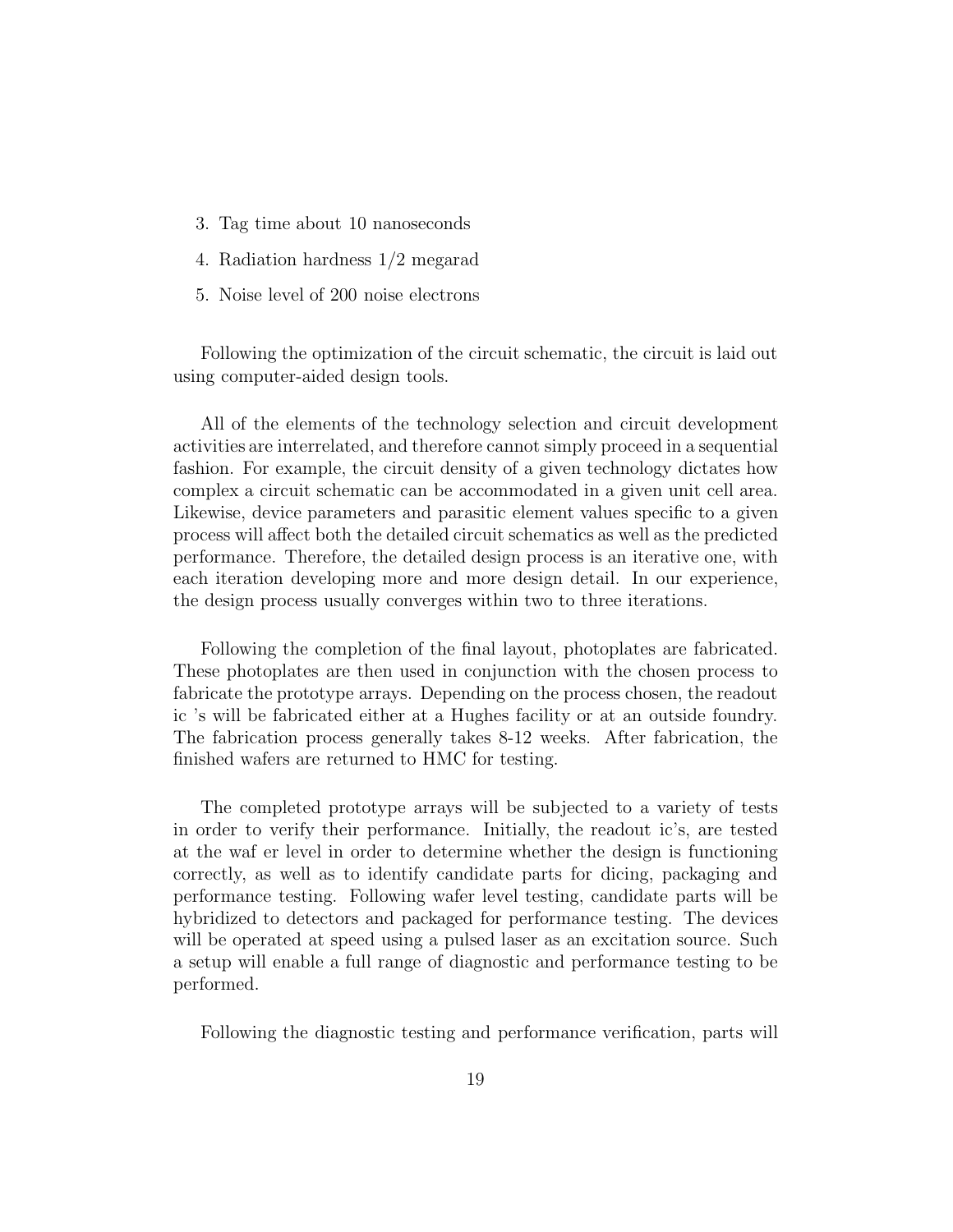be delivered to the appropriate university and laboratory researchers for HEP tracking experiments.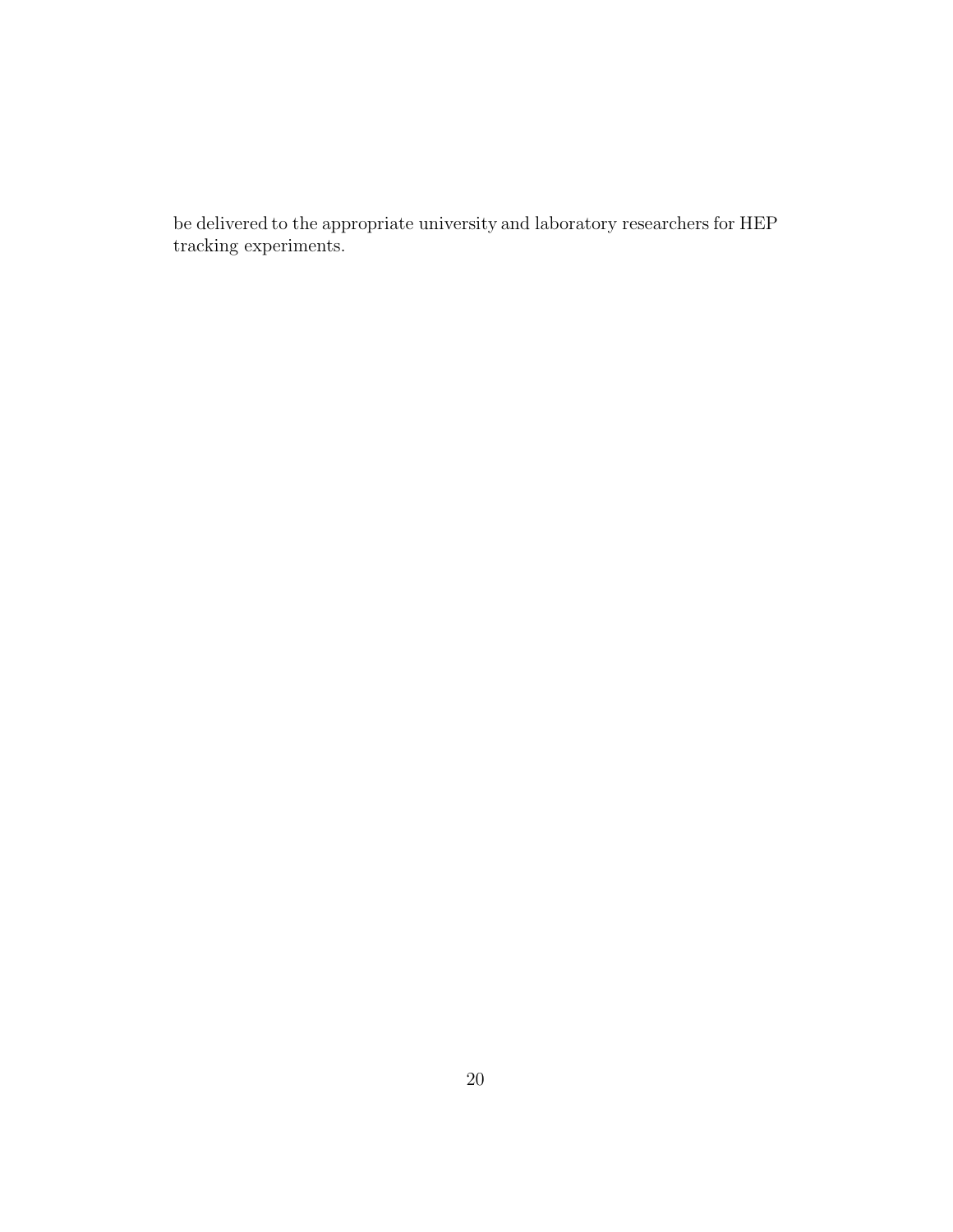**5 Technical Progress Summary**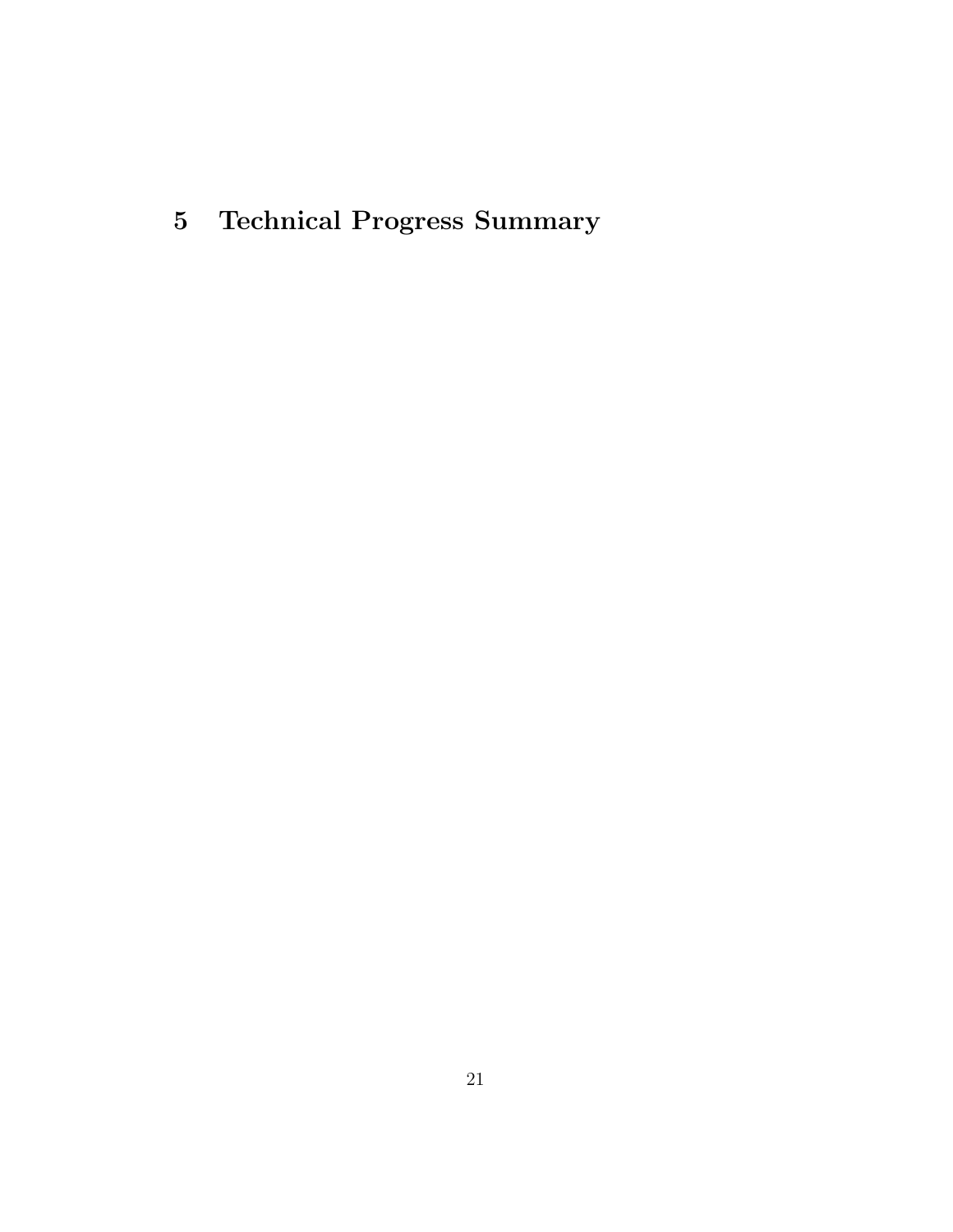### **6 Statement of Work and Budget Summary**

The following statements of work and budgets for the various team activities are proposed.

### **6.1 Hughes Aircraft Company**

- 1. Hughes Aircraft Company budget request -\$480K
- 2. Perform system level architecture and design studies for pixel detector systems, for vertex tracking for both SDE and BCD pixel experiments;
- 3. Perform a preliminary cost analysis of the proposed pixel detector systems;
- 4. Design fab and test pixel array addressing the critical requirements for technical feasibility.

### **6.2 Lawrence Berkeley Laboratory**

- 1. Lawrence Berkeley Laboratory budget request \$225K
- 2. Complete the design and testing of a nonrad hard prototype of the LBL smart pixel concept;
- 3. Continue development work on LBL detector process to provide appropriate pixel detector arrays for Hughes Aircraft Company;
- 4. Perform analysis of radiation damage studies on detectors, circuitry, and hybrid arrays with other collaboration members;
- 5. Provide design support and system analysis to Hughes Aircraft Company including a review of proposed designs.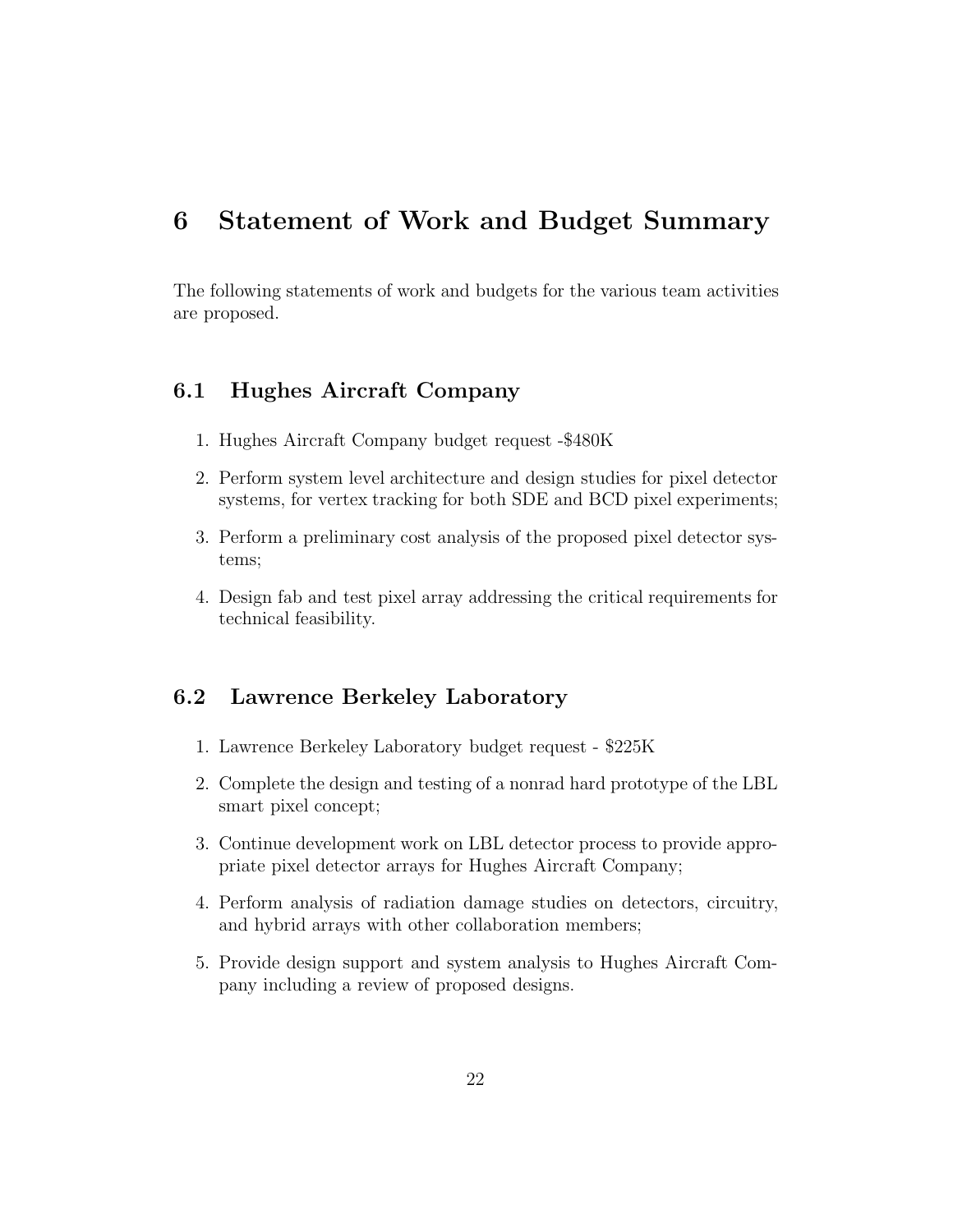#### **6.3 UC Berkeley - Space Sciences Laboratory**

- 1. UC Berkeley SSL budget request \$180 K
- 2. Continue testing of the current pixel arrays that have been prepared;
- 3. Digital signal processor (DSP) design;
- 4. Test system development.

### **6.4 Stanford Linear Accelerator Center**

- 1. Standard Linear Accelerator \$40K
- 2. Perform radiation and beam tests with the current pixel arrays and those

being developed;

3. Perform mechanical and cooling studies of proposed vertex detector systems.

### **6.5 University of Oklahoma, Yale University, and University of Iowa**

- 1. Budget request \$85K
- 2. Radiation Damage Studies;
- 3. Beam tests at Fermilab;
- 4. Preparation for Beam Tests of a Vertex Detector Subsystem.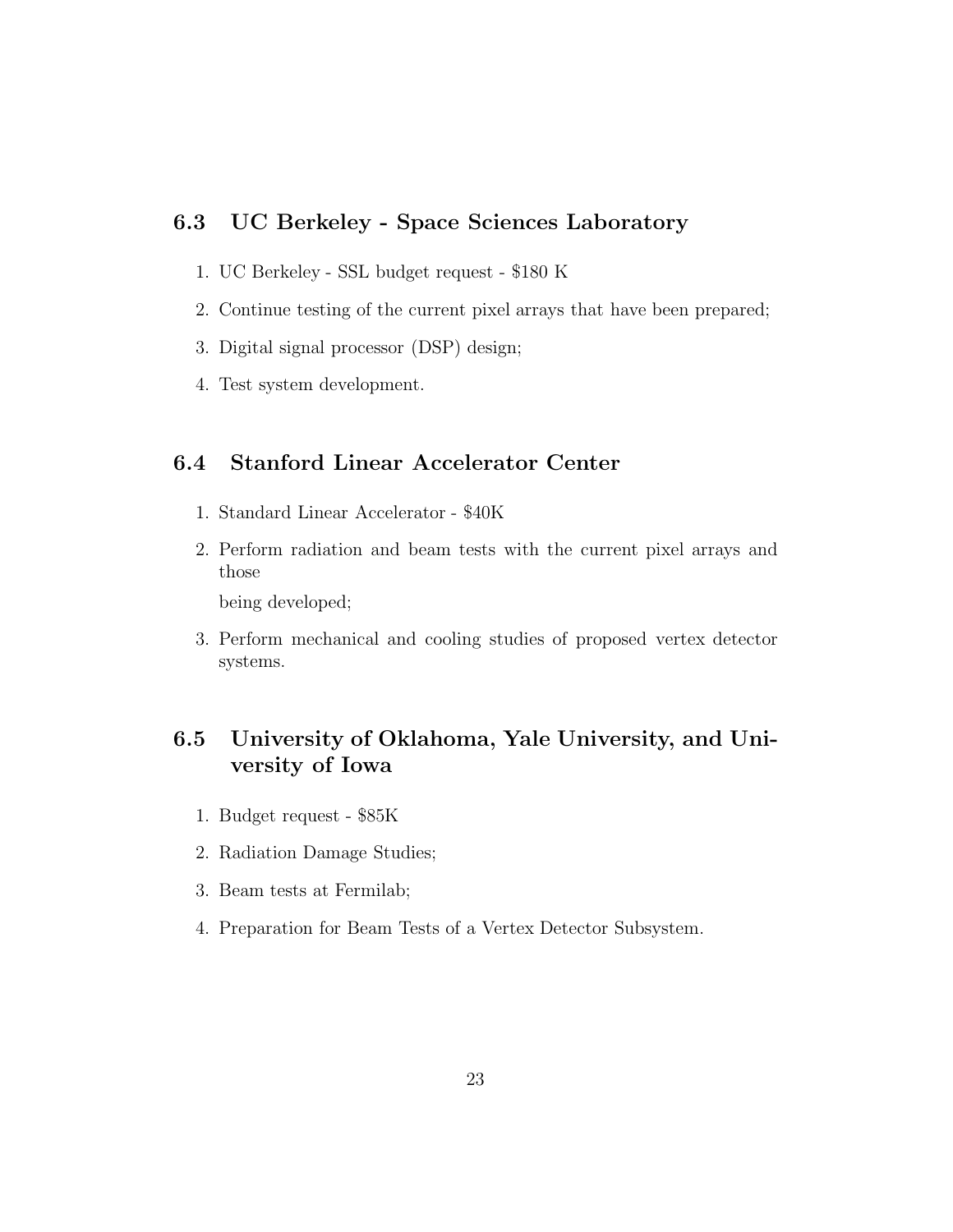### **6.6 UC Davis and Iowa State University**

- 1. Budget request \$40K
- 2. Physics simulations of system performance in SSC environment;
- 3. Proton beam testing of pixel detector arrays.

### **6.7 University of Pennsylvania, Princeton University**

- 1. No funding requested;
- 2. Provide design analysis and simulation for BCD experiment.

## **Total: \$1050K**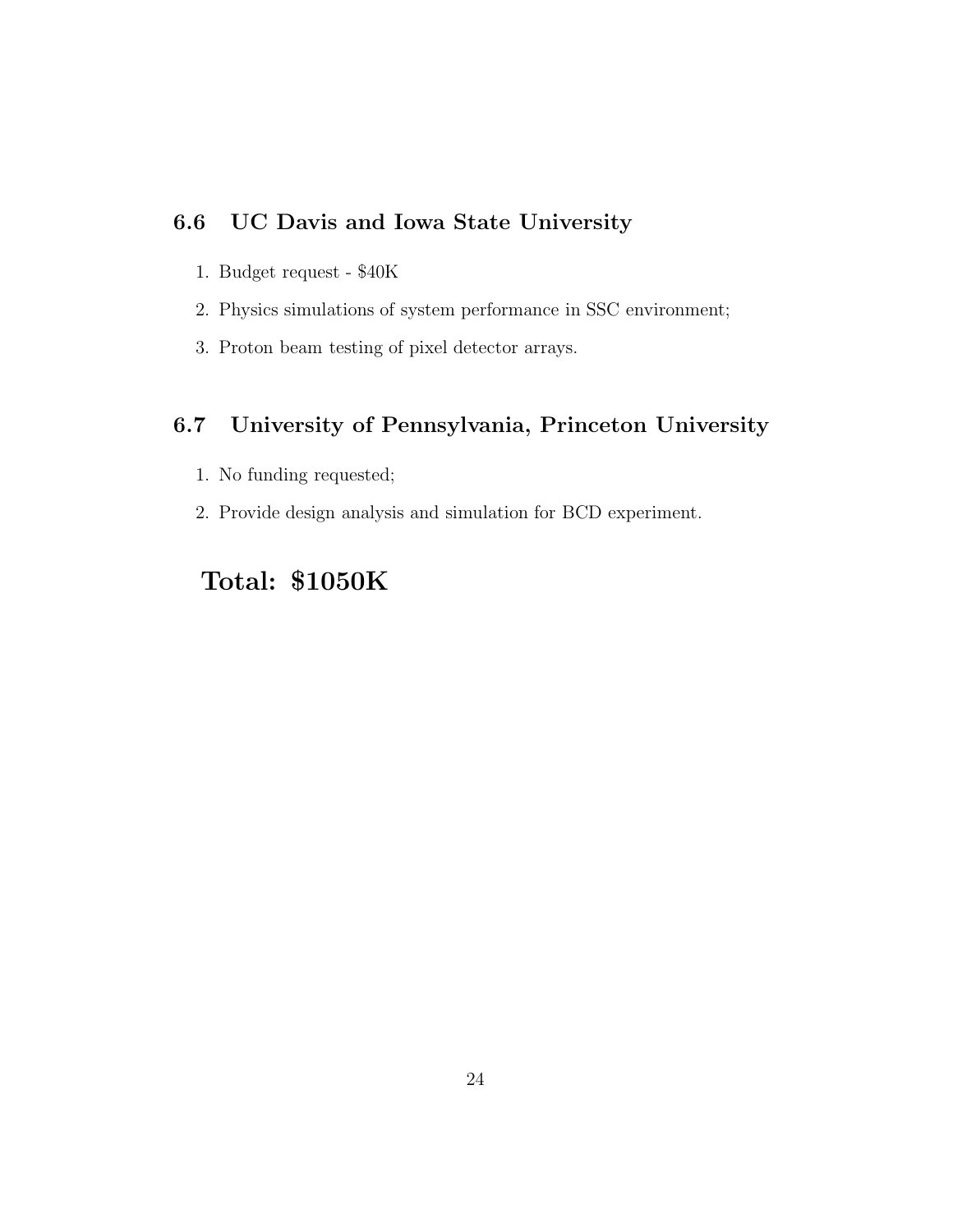**7 Budget Plan**